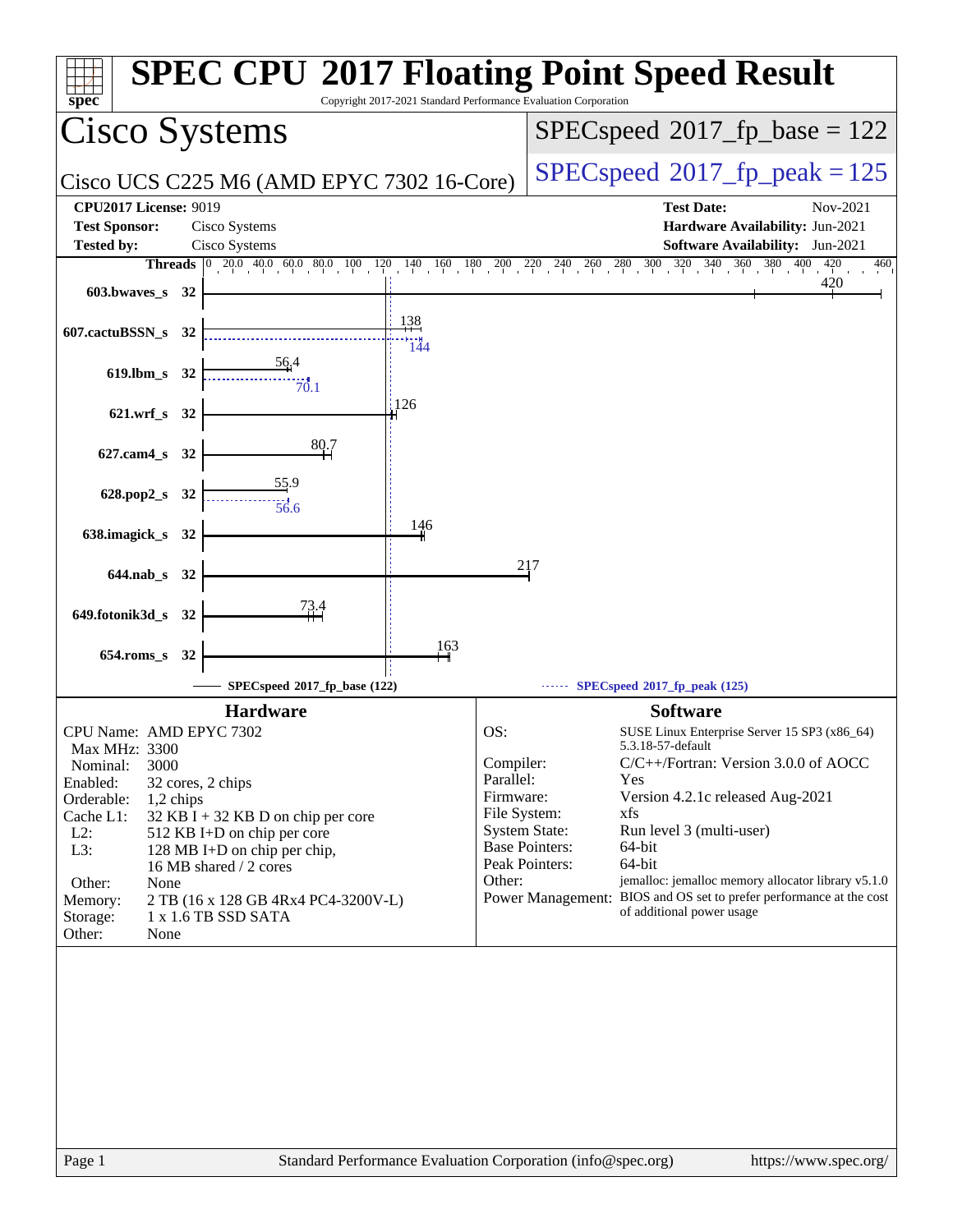Copyright 2017-2021 Standard Performance Evaluation Corporation

## Cisco Systems

Cisco UCS C225 M6 (AMD EPYC 7302 16-Core)  $\left| \text{SPEC speed} \right|^{2}$  2017 fp peak = 125

 $SPEC speed^{\circ}2017\_fp\_base = 122$ 

**[spec](http://www.spec.org/)**

**[CPU2017 License:](http://www.spec.org/auto/cpu2017/Docs/result-fields.html#CPU2017License)** 9019 **[Test Date:](http://www.spec.org/auto/cpu2017/Docs/result-fields.html#TestDate)** Nov-2021 **[Test Sponsor:](http://www.spec.org/auto/cpu2017/Docs/result-fields.html#TestSponsor)** Cisco Systems **[Hardware Availability:](http://www.spec.org/auto/cpu2017/Docs/result-fields.html#HardwareAvailability)** Jun-2021 **[Tested by:](http://www.spec.org/auto/cpu2017/Docs/result-fields.html#Testedby)** Cisco Systems **[Software Availability:](http://www.spec.org/auto/cpu2017/Docs/result-fields.html#SoftwareAvailability)** Jun-2021

### **[Results Table](http://www.spec.org/auto/cpu2017/Docs/result-fields.html#ResultsTable)**

|                                    |                |                |            | <b>Base</b>    |       |                |       |                |                |              | <b>Peak</b>    |              |                |              |
|------------------------------------|----------------|----------------|------------|----------------|-------|----------------|-------|----------------|----------------|--------------|----------------|--------------|----------------|--------------|
| <b>Benchmark</b>                   | <b>Threads</b> | <b>Seconds</b> | Ratio      | <b>Seconds</b> | Ratio | <b>Seconds</b> | Ratio | <b>Threads</b> | <b>Seconds</b> | <b>Ratio</b> | <b>Seconds</b> | <b>Ratio</b> | <b>Seconds</b> | <b>Ratio</b> |
| 603.bwayes s                       | 32             | 131            | 452        | 141            | 420   | 160            | 368   | 32             | 131            | 452          | 141            | 420          | 160            | 368          |
| 607.cactuBSSN s                    | 32             | 115            | 145        | 120            | 138   | 124            | 135   | 32             | 123            | 135          | 114            | 146          | <u>115</u>     | <u>144</u>   |
| $619.1$ bm s                       | 32             | 89.2           | 58.7       | 92.8           | 56.4  | 94.0           | 55.7  | 32             | 74.3           | 70.5         | 74.7           | 70.1         | 75.4           | 69.5         |
| $621$ .wrf s                       | 32             | 103            | 129        | 105            | 126   | 105            | 126   | 32             | 103            | 129          | 105            | <u>126</u>   | 105            | 126          |
| $627.cam4_s$                       | 32             | 103            | 85.7       | 110            | 80.7  | 111            | 80.0  | 32             | 103            | 85.7         | <b>110</b>     | 80.7         | 111            | 80.0         |
| $628.pop2_s$                       | 32             | 213            | 55.8       | 211            | 56.2  | 212            | 55.9  | 32             | 207            | 57.3         | 210            | 56.6         | 211            | 56.3         |
| 638.imagick_s                      | 32             | 97.7           | 148        | 99.0           | 146   | 99.2           | 145   | 32             | 97.7           | 148          | <b>99.0</b>    | 146          | 99.2           | 145          |
| $644$ .nab s                       | 32             | 80.5           | 217        | 80.5           | 217   | 80.4           | 217   | 32             | 80.5           | 217          | 80.5           | 217          | 80.4           | 217          |
| 649.fotonik3d s                    | 32             | 115            | 79.6       | 129            | 70.4  | 124            | 73.4  | 32             | 115            | 79.6         | 129            | 70.4         | 124            | 73.4         |
| $654$ .roms s                      | 32             | 96.5           | <b>163</b> | 100            | 157   | 95.9           | 164   | 32             | 96.5           | <b>163</b>   | 100            | 157          | 95.9           | 164          |
| $SPECspeed^{\circ 2017}$ fp base = |                |                | 122        |                |       |                |       |                |                |              |                |              |                |              |

**[SPECspeed](http://www.spec.org/auto/cpu2017/Docs/result-fields.html#SPECspeed2017fppeak)[2017\\_fp\\_peak =](http://www.spec.org/auto/cpu2017/Docs/result-fields.html#SPECspeed2017fppeak) 125**

Results appear in the [order in which they were run.](http://www.spec.org/auto/cpu2017/Docs/result-fields.html#RunOrder) Bold underlined text [indicates a median measurement](http://www.spec.org/auto/cpu2017/Docs/result-fields.html#Median).

### **[Compiler Notes](http://www.spec.org/auto/cpu2017/Docs/result-fields.html#CompilerNotes)**

The AMD64 AOCC Compiler Suite is available at <http://developer.amd.com/amd-aocc/>

### **[Submit Notes](http://www.spec.org/auto/cpu2017/Docs/result-fields.html#SubmitNotes)**

The config file option 'submit' was used. 'numactl' was used to bind copies to the cores. See the configuration file for details.

### **[Operating System Notes](http://www.spec.org/auto/cpu2017/Docs/result-fields.html#OperatingSystemNotes)**

'ulimit -s unlimited' was used to set environment stack size limit 'ulimit -l 2097152' was used to set environment locked pages in memory limit

runcpu command invoked through numactl i.e.: numactl --interleave=all runcpu <etc>

To limit dirty cache to 8% of memory, 'sysctl -w vm.dirty\_ratio=8' run as root. To limit swap usage to minimum necessary, 'sysctl -w vm.swappiness=1' run as root. To free node-local memory and avoid remote memory usage, 'sysctl -w vm.zone\_reclaim\_mode=1' run as root. To clear filesystem caches, 'sync; sysctl -w vm.drop\_caches=3' run as root. To disable address space layout randomization (ASLR) to reduce run-to-run variability, 'sysctl -w kernel.randomize\_va\_space=0' run as root.

To enable Transparent Hugepages (THP) for all allocations,

**(Continued on next page)**

| Page 2 | Standard Performance Evaluation Corporation (info@spec.org) | https://www.spec.org/ |
|--------|-------------------------------------------------------------|-----------------------|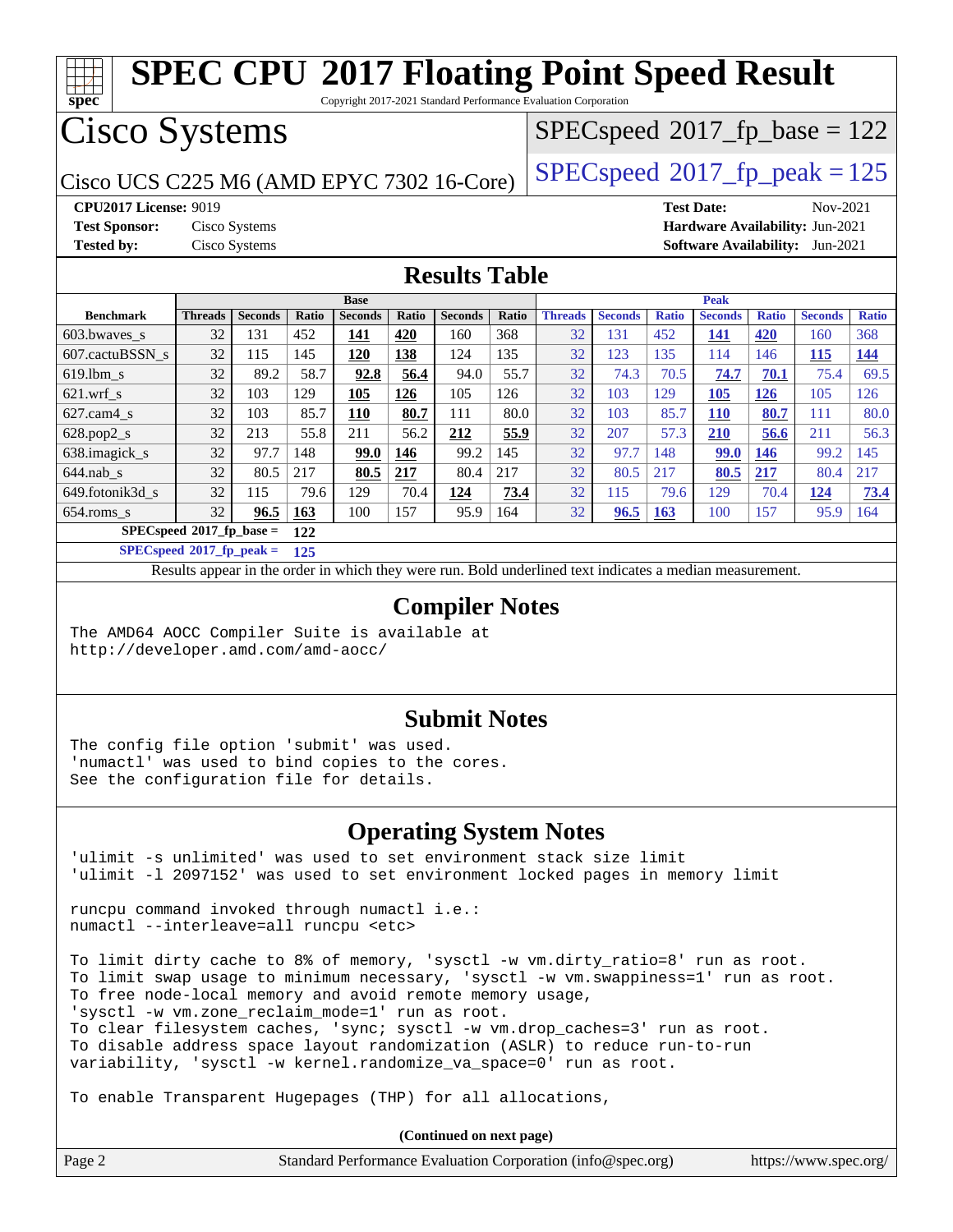

Copyright 2017-2021 Standard Performance Evaluation Corporation

Cisco Systems

[SPECspeed](http://www.spec.org/auto/cpu2017/Docs/result-fields.html#SPECspeed2017fpbase)<sup>®</sup>2017 fp base = 122

Cisco UCS C225 M6 (AMD EPYC 7302 16-Core)  $\left| \text{SPECspeed} \right| \approx 2017 \text{ fp\_peak} = 125$  $\left| \text{SPECspeed} \right| \approx 2017 \text{ fp\_peak} = 125$  $\left| \text{SPECspeed} \right| \approx 2017 \text{ fp\_peak} = 125$ 

**[Test Sponsor:](http://www.spec.org/auto/cpu2017/Docs/result-fields.html#TestSponsor)** Cisco Systems **[Hardware Availability:](http://www.spec.org/auto/cpu2017/Docs/result-fields.html#HardwareAvailability)** Jun-2021 **[Tested by:](http://www.spec.org/auto/cpu2017/Docs/result-fields.html#Testedby)** Cisco Systems **[Software Availability:](http://www.spec.org/auto/cpu2017/Docs/result-fields.html#SoftwareAvailability)** Jun-2021

**[CPU2017 License:](http://www.spec.org/auto/cpu2017/Docs/result-fields.html#CPU2017License)** 9019 **[Test Date:](http://www.spec.org/auto/cpu2017/Docs/result-fields.html#TestDate)** Nov-2021

### **[Operating System Notes \(Continued\)](http://www.spec.org/auto/cpu2017/Docs/result-fields.html#OperatingSystemNotes)**

'echo always > /sys/kernel/mm/transparent\_hugepage/enabled' and 'echo always > /sys/kernel/mm/transparent\_hugepage/defrag' run as root.

### **[Environment Variables Notes](http://www.spec.org/auto/cpu2017/Docs/result-fields.html#EnvironmentVariablesNotes)**

Environment variables set by runcpu before the start of the run: GOMP\_CPU\_AFFINITY = "0-31" LD\_LIBRARY\_PATH = "/home/cpu2017/amd\_speed\_aocc300\_milan\_B\_lib/lib;/home/cpu2017/amd\_speed \_aocc300\_milan\_B\_lib/lib32:" MALLOC\_CONF = "retain:true" OMP\_DYNAMIC = "false" OMP\_SCHEDULE = "static" OMP\_STACKSIZE = "16G" OMP\_THREAD\_LIMIT = "32"

Environment variables set by runcpu during the 607.cactuBSSN\_s peak run: GOMP\_CPU\_AFFINITY = "0-31"

Environment variables set by runcpu during the 619.lbm\_s peak run: GOMP\_CPU\_AFFINITY = "0-31"

Environment variables set by runcpu during the 628.pop2\_s peak run: GOMP\_CPU\_AFFINITY = "0-31"

### **[General Notes](http://www.spec.org/auto/cpu2017/Docs/result-fields.html#GeneralNotes)**

Binaries were compiled on a system with 2x AMD EPYC 7742 CPU + 1TiB Memory using openSUSE 15.2

NA: The test sponsor attests, as of date of publication, that CVE-2017-5754 (Meltdown) is mitigated in the system as tested and documented. Yes: The test sponsor attests, as of date of publication, that CVE-2017-5753 (Spectre variant 1) is mitigated in the system as tested and documented. Yes: The test sponsor attests, as of date of publication, that CVE-2017-5715 (Spectre variant 2) is mitigated in the system as tested and documented.

jemalloc: configured and built with GCC v4.8.2 in RHEL 7.4 (No options specified) jemalloc 5.1.0 is available here: <https://github.com/jemalloc/jemalloc/releases/download/5.1.0/jemalloc-5.1.0.tar.bz2>

### **[Platform Notes](http://www.spec.org/auto/cpu2017/Docs/result-fields.html#PlatformNotes)**

 SMT Mode set to Disabled NUMA nodes per socket set to NPS1

**(Continued on next page)**

Page 3 Standard Performance Evaluation Corporation [\(info@spec.org\)](mailto:info@spec.org) <https://www.spec.org/>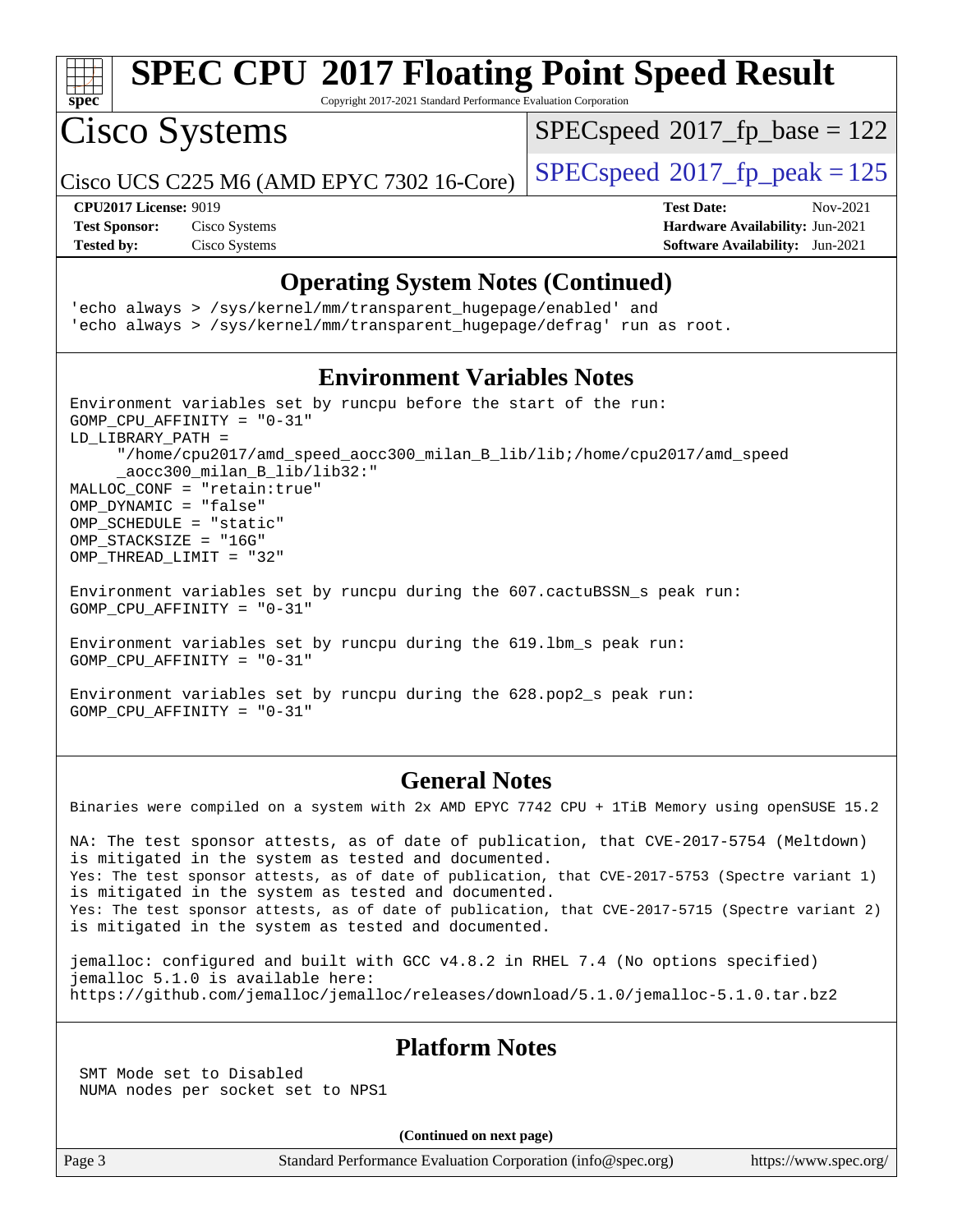### **[spec](http://www.spec.org/) [SPEC CPU](http://www.spec.org/auto/cpu2017/Docs/result-fields.html#SPECCPU2017FloatingPointSpeedResult)[2017 Floating Point Speed Result](http://www.spec.org/auto/cpu2017/Docs/result-fields.html#SPECCPU2017FloatingPointSpeedResult)** Copyright 2017-2021 Standard Performance Evaluation Corporation Cisco Systems Cisco UCS C225 M6 (AMD EPYC 7302 16-Core)  $\left|$  [SPECspeed](http://www.spec.org/auto/cpu2017/Docs/result-fields.html#SPECspeed2017fppeak)®[2017\\_fp\\_peak = 1](http://www.spec.org/auto/cpu2017/Docs/result-fields.html#SPECspeed2017fppeak)25  $SPEC speed^{\circ}2017\_fp\_base = 122$ **[CPU2017 License:](http://www.spec.org/auto/cpu2017/Docs/result-fields.html#CPU2017License)** 9019 **[Test Date:](http://www.spec.org/auto/cpu2017/Docs/result-fields.html#TestDate)** Nov-2021 **[Test Sponsor:](http://www.spec.org/auto/cpu2017/Docs/result-fields.html#TestSponsor)** Cisco Systems **[Hardware Availability:](http://www.spec.org/auto/cpu2017/Docs/result-fields.html#HardwareAvailability)** Jun-2021 **[Tested by:](http://www.spec.org/auto/cpu2017/Docs/result-fields.html#Testedby)** Cisco Systems **[Software Availability:](http://www.spec.org/auto/cpu2017/Docs/result-fields.html#SoftwareAvailability)** Jun-2021 **[Platform Notes \(Continued\)](http://www.spec.org/auto/cpu2017/Docs/result-fields.html#PlatformNotes)** ACPI SRAT L3 Cache As NUMA Domain set to Enabled DRAM Scrub Time set to Disabled Determinism Slider set to Power L1 Stream HW Prefetcher set to Enabled APBDIS set to 1 Sysinfo program /home/cpu2017/bin/sysinfo Rev: r6622 of 2021-04-07 982a61ec0915b55891ef0e16acafc64d running on localhost Tue Nov 16 20:28:19 2021 SUT (System Under Test) info as seen by some common utilities. For more information on this section, see <https://www.spec.org/cpu2017/Docs/config.html#sysinfo> From /proc/cpuinfo model name : AMD EPYC 7302 16-Core Processor 2 "physical id"s (chips) 32 "processors" cores, siblings (Caution: counting these is hw and system dependent. The following excerpts from /proc/cpuinfo might not be reliable. Use with caution.) cpu cores : 16 siblings : 16 physical 0: cores 0 1 4 5 8 9 12 13 16 17 20 21 24 25 28 29 physical 1: cores 0 1 4 5 8 9 12 13 16 17 20 21 24 25 28 29 From lscpu from util-linux 2.36.2: Architecture: x86\_64<br>
CPU op-mode(s): 32-bit, 64-bit CPU op-mode( $s$ ): Byte Order: Little Endian Address sizes: 43 bits physical, 48 bits virtual  $CPU(s):$  32 On-line CPU(s) list: 0-31 Thread(s) per core: 1 Core(s) per socket: 16 Socket(s): 2 NUMA node(s): 16 Vendor ID: AuthenticAMD CPU family: 23 Model: 49 Model name:  $\text{AMD EPYC } 7302 \text{ 16-Core } \text{Processor}$ Stepping: 0 Frequency boost: enabled CPU MHz: 1743.261 CPU max MHz: 3000.0000 CPU min MHz: 1500.0000 BogoMIPS: 5988.72 Virtualization: AMD-V **(Continued on next page)**

Page 4 Standard Performance Evaluation Corporation [\(info@spec.org\)](mailto:info@spec.org) <https://www.spec.org/>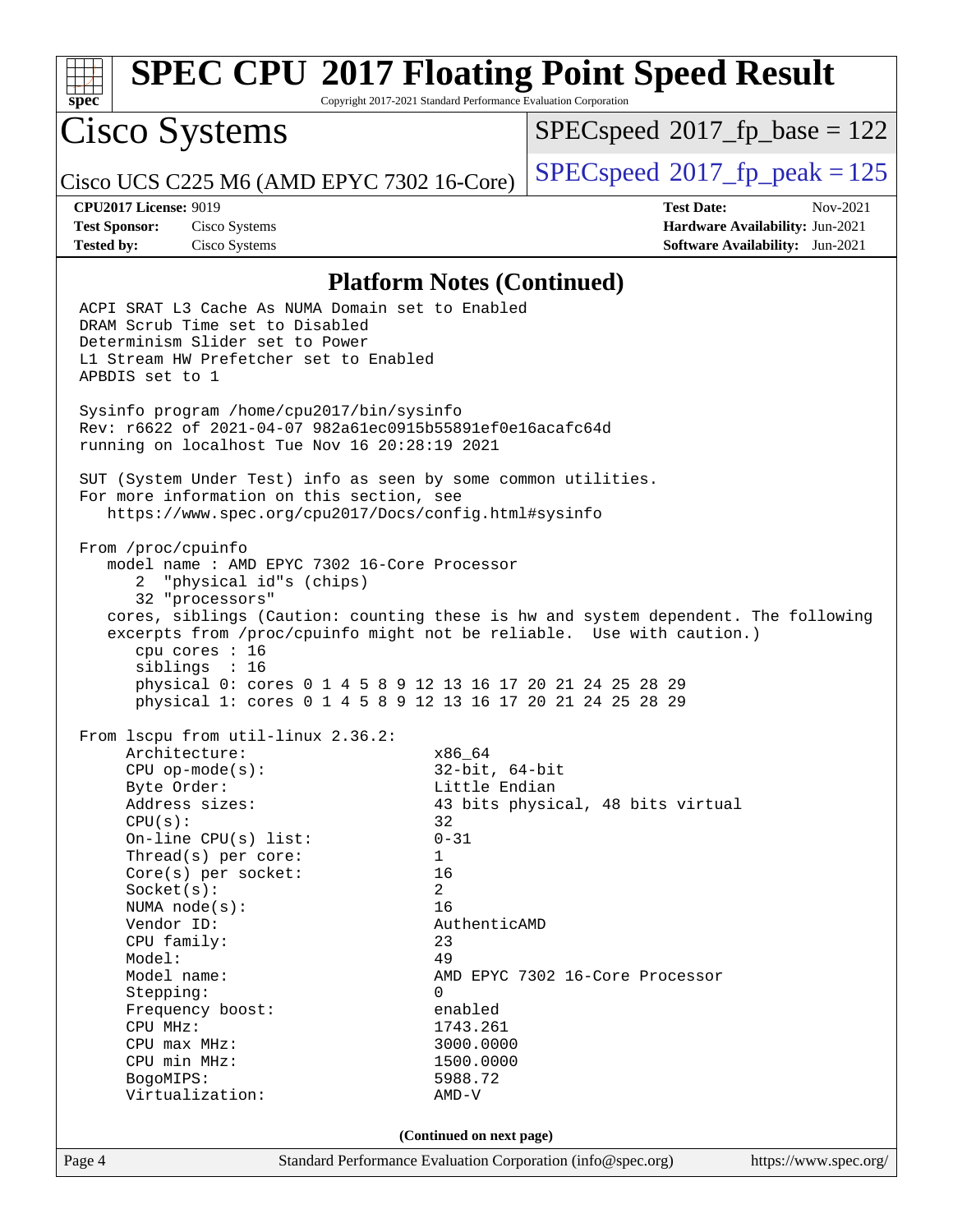| Copyright 2017-2021 Standard Performance Evaluation Corporation<br>spec     |                                   | <b>SPEC CPU®2017 Floating Point Speed Result</b>                                                                                                                       |
|-----------------------------------------------------------------------------|-----------------------------------|------------------------------------------------------------------------------------------------------------------------------------------------------------------------|
| Cisco Systems                                                               |                                   | $SPEC speed^{\circ}2017$ _fp_base = 122                                                                                                                                |
| Cisco UCS C225 M6 (AMD EPYC 7302 16-Core)                                   |                                   | $SPEC speed^{\circ}2017$ [p_peak = 125                                                                                                                                 |
| <b>CPU2017 License: 9019</b>                                                |                                   | <b>Test Date:</b><br>Nov-2021                                                                                                                                          |
| <b>Test Sponsor:</b><br>Cisco Systems                                       |                                   | Hardware Availability: Jun-2021                                                                                                                                        |
| <b>Tested by:</b><br>Cisco Systems                                          |                                   | <b>Software Availability:</b> Jun-2021                                                                                                                                 |
|                                                                             | <b>Platform Notes (Continued)</b> |                                                                                                                                                                        |
| Lld cache:                                                                  | 1 MiB                             |                                                                                                                                                                        |
| Lli cache:                                                                  | 1 MiB                             |                                                                                                                                                                        |
| L2 cache:                                                                   | 16 MiB                            |                                                                                                                                                                        |
| L3 cache:                                                                   | 256 MiB                           |                                                                                                                                                                        |
| NUMA node0 CPU(s):                                                          | 0,1                               |                                                                                                                                                                        |
| NUMA nodel CPU(s):                                                          | 2, 3                              |                                                                                                                                                                        |
| NUMA $node2$ $CPU(s):$                                                      | 4,5                               |                                                                                                                                                                        |
| NUMA node3 CPU(s):                                                          | $6,7$                             |                                                                                                                                                                        |
| NUMA node4 CPU(s):                                                          | 8, 9                              |                                                                                                                                                                        |
| NUMA $node5$ $CPU(s):$                                                      | 10,11                             |                                                                                                                                                                        |
| NUMA node6 CPU(s):                                                          | 12,13                             |                                                                                                                                                                        |
| NUMA node7 CPU(s):                                                          | 14,15                             |                                                                                                                                                                        |
| NUMA node8 CPU(s):                                                          | 16,17                             |                                                                                                                                                                        |
| NUMA node9 CPU(s):                                                          | 18,19                             |                                                                                                                                                                        |
| NUMA node10 CPU(s):<br>NUMA node11 CPU(s):                                  | 20,21<br>22,23                    |                                                                                                                                                                        |
| NUMA node12 CPU(s):                                                         | 24,25                             |                                                                                                                                                                        |
| NUMA $node13$ CPU $(s)$ :                                                   | 26,27                             |                                                                                                                                                                        |
| NUMA $node14$ CPU $(s)$ :                                                   | 28,29                             |                                                                                                                                                                        |
| NUMA node15 CPU(s):                                                         | 30,31                             |                                                                                                                                                                        |
| Vulnerability Itlb multihit:                                                | Not affected                      |                                                                                                                                                                        |
| Vulnerability L1tf:                                                         | Not affected                      |                                                                                                                                                                        |
| Vulnerability Mds:                                                          | Not affected                      |                                                                                                                                                                        |
| Vulnerability Meltdown:                                                     | Not affected                      |                                                                                                                                                                        |
| prctl and seccomp                                                           |                                   | Vulnerability Spec store bypass: Mitigation; Speculative Store Bypass disabled via                                                                                     |
| Vulnerability Spectre v1:<br>pointer sanitization                           |                                   | Mitigation; usercopy/swapgs barriers and __user                                                                                                                        |
| Vulnerability Spectre v2:<br>IBRS_FW, STIBP disabled, RSB filling           | Not affected                      | Mitigation; Full AMD retpoline, IBPB conditional,                                                                                                                      |
| Vulnerability Srbds:<br>Vulnerability Tsx async abort:                      | Not affected                      |                                                                                                                                                                        |
| Flags:                                                                      |                                   | fpu vme de pse tsc msr pae mce cx8 apic sep mtrr                                                                                                                       |
| pdpelgb rdtscp lm constant_tsc rep_good nopl nonstop_tsc cpuid extd_apicid  |                                   | pge mca cmov pat pse36 clflush mmx fxsr sse sse2 ht syscall nx mmxext fxsr_opt<br>aperfmperf pni pclmulqdq monitor ssse3 fma cx16 sse4_1 sse4_2 movbe popcnt aes xsave |
| 3dnowprefetch osvw ibs skinit wdt tce topoext perfctr_core perfctr_nb bpext |                                   | avx f16c rdrand lahf_lm cmp_legacy svm extapic cr8_legacy abm sse4a misalignsse<br>perfctr_llc mwaitx cpb cat_13 cdp_13 hw_pstate sme ssbd mba sev ibrs ibpb stibp     |
|                                                                             |                                   | vmmcall sev_es fsgsbase bmil avx2 smep bmi2 cqm rdt_a rdseed adx smap clflushopt                                                                                       |
| tsc_scale vmcb_clean flushbyasid decodeassists pausefilter pfthreshold avic |                                   | clwb sha_ni xsaveopt xsavec xgetbvl xsaves cqm_llc cqm_occup_llc cqm_mbm_total<br>cqm_mbm_local clzero irperf xsaveerptr wbnoinvd arat npt lbrv svm_lock nrip_save     |
| v_vmsave_vmload vgif umip rdpid overflow_recov succor smca                  |                                   |                                                                                                                                                                        |
| From lscpu --cache:<br>NAME ONE-SIZE ALL-SIZE WAYS TYPE                     |                                   | LEVEL SETS PHY-LINE COHERENCY-SIZE                                                                                                                                     |
|                                                                             |                                   |                                                                                                                                                                        |
|                                                                             | (Continued on next page)          |                                                                                                                                                                        |
| Page 5                                                                      |                                   | Standard Performance Evaluation Corporation (info@spec.org)<br>https://www.spec.org/                                                                                   |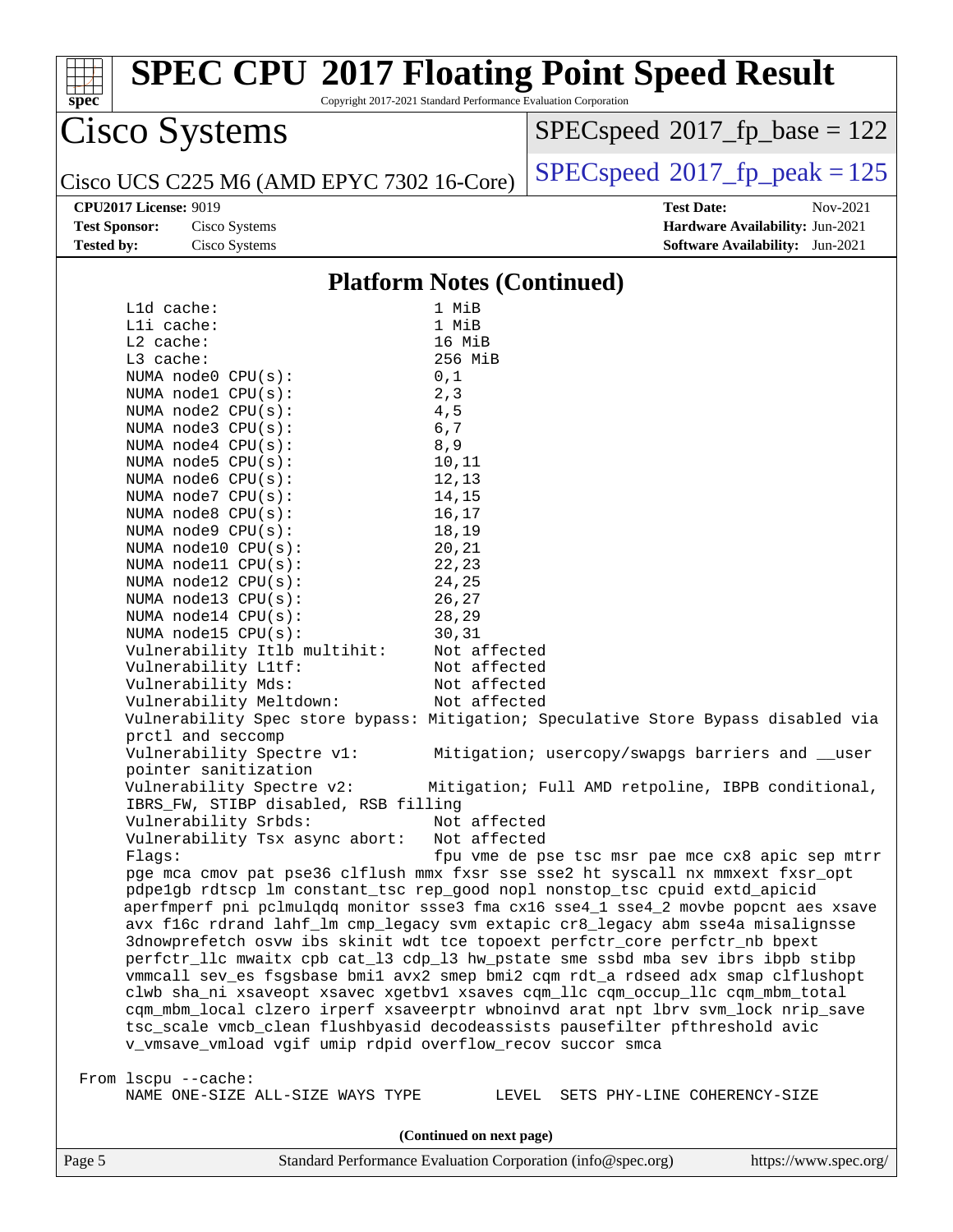| $spec*$                                              |                                                                                                                                                                                                                                                                                                                                                                                                                                                                                 |      | <b>SPEC CPU®2017 Floating Point Speed Result</b><br>Copyright 2017-2021 Standard Performance Evaluation Corporation |                      |                   |                                             |
|------------------------------------------------------|---------------------------------------------------------------------------------------------------------------------------------------------------------------------------------------------------------------------------------------------------------------------------------------------------------------------------------------------------------------------------------------------------------------------------------------------------------------------------------|------|---------------------------------------------------------------------------------------------------------------------|----------------------|-------------------|---------------------------------------------|
|                                                      | Cisco Systems                                                                                                                                                                                                                                                                                                                                                                                                                                                                   |      |                                                                                                                     |                      |                   | $SPEC speed^{\circ}2017$ fp base = 122      |
|                                                      |                                                                                                                                                                                                                                                                                                                                                                                                                                                                                 |      | Cisco UCS C225 M6 (AMD EPYC 7302 16-Core)                                                                           |                      |                   | $SPEC speed^{\circ}2017$ fp peak = 125      |
| <b>CPU2017 License: 9019</b><br><b>Test Sponsor:</b> | Cisco Systems                                                                                                                                                                                                                                                                                                                                                                                                                                                                   |      |                                                                                                                     |                      | <b>Test Date:</b> | Nov-2021<br>Hardware Availability: Jun-2021 |
| <b>Tested by:</b>                                    | Cisco Systems                                                                                                                                                                                                                                                                                                                                                                                                                                                                   |      |                                                                                                                     |                      |                   | <b>Software Availability:</b> Jun-2021      |
|                                                      |                                                                                                                                                                                                                                                                                                                                                                                                                                                                                 |      | <b>Platform Notes (Continued)</b>                                                                                   |                      |                   |                                             |
| L1d                                                  | 32K                                                                                                                                                                                                                                                                                                                                                                                                                                                                             | 1М   | 8 Data                                                                                                              | 64<br>1              | 1                 | 64                                          |
| Lli                                                  | 32K                                                                                                                                                                                                                                                                                                                                                                                                                                                                             | 1M   | 8 Instruction                                                                                                       | 64<br>$\mathbf 1$    | 1                 | 64                                          |
| L2                                                   | 512K                                                                                                                                                                                                                                                                                                                                                                                                                                                                            | 16M  | 8 Unified                                                                                                           | 1024<br>$\mathbf{2}$ | 1                 | 64                                          |
| L3                                                   | 16M                                                                                                                                                                                                                                                                                                                                                                                                                                                                             | 256M | 16 Unified                                                                                                          | 3 16384              | $\mathbf{1}$      | 64                                          |
|                                                      | /proc/cpuinfo cache data<br>cache size : 512 KB                                                                                                                                                                                                                                                                                                                                                                                                                                 |      |                                                                                                                     |                      |                   |                                             |
|                                                      | From numactl --hardware<br>$available: 16 nodes (0-15)$<br>node 0 cpus: 0 1<br>node 0 size: 128839 MB<br>node 0 free: 128752 MB<br>node 1 cpus: 2 3<br>node 1 size: 128989 MB<br>node 1 free: 128921 MB<br>node 2 cpus: 4 5<br>node 2 size: 129023 MB<br>node 2 free: 128941 MB<br>node 3 cpus: 6 7<br>node 3 size: 129023 MB<br>node 3 free: 128942 MB<br>node 4 cpus: 8 9<br>node 4 size: 129023 MB<br>node 4 free: 128951 MB<br>node 5 cpus: 10 11<br>node 5 size: 129023 MB |      | WARNING: a numactl 'node' might or might not correspond to a physical chip.                                         |                      |                   |                                             |
|                                                      | node 5 free: 128837 MB                                                                                                                                                                                                                                                                                                                                                                                                                                                          |      |                                                                                                                     |                      |                   |                                             |
|                                                      | node 6 cpus: 12 13<br>node 6 size: 129023 MB                                                                                                                                                                                                                                                                                                                                                                                                                                    |      |                                                                                                                     |                      |                   |                                             |
|                                                      | node 6 free: 128959 MB                                                                                                                                                                                                                                                                                                                                                                                                                                                          |      |                                                                                                                     |                      |                   |                                             |
|                                                      | node 7 cpus: 14 15                                                                                                                                                                                                                                                                                                                                                                                                                                                              |      |                                                                                                                     |                      |                   |                                             |
|                                                      | node 7 size: 116913 MB                                                                                                                                                                                                                                                                                                                                                                                                                                                          |      |                                                                                                                     |                      |                   |                                             |
|                                                      | node 7 free: 116840 MB                                                                                                                                                                                                                                                                                                                                                                                                                                                          |      |                                                                                                                     |                      |                   |                                             |
|                                                      | node 8 cpus: 16 17                                                                                                                                                                                                                                                                                                                                                                                                                                                              |      |                                                                                                                     |                      |                   |                                             |
|                                                      | node 8 size: 129023 MB                                                                                                                                                                                                                                                                                                                                                                                                                                                          |      |                                                                                                                     |                      |                   |                                             |
|                                                      | node 8 free: 128940 MB                                                                                                                                                                                                                                                                                                                                                                                                                                                          |      |                                                                                                                     |                      |                   |                                             |
|                                                      | node 9 cpus: 18 19                                                                                                                                                                                                                                                                                                                                                                                                                                                              |      |                                                                                                                     |                      |                   |                                             |
|                                                      | node 9 size: 129023 MB                                                                                                                                                                                                                                                                                                                                                                                                                                                          |      |                                                                                                                     |                      |                   |                                             |
|                                                      | node 9 free: 128965 MB                                                                                                                                                                                                                                                                                                                                                                                                                                                          |      |                                                                                                                     |                      |                   |                                             |
|                                                      | node 10 cpus: 20 21                                                                                                                                                                                                                                                                                                                                                                                                                                                             |      |                                                                                                                     |                      |                   |                                             |
|                                                      | node 10 size: 129023 MB                                                                                                                                                                                                                                                                                                                                                                                                                                                         |      |                                                                                                                     |                      |                   |                                             |
|                                                      | node 10 free: 128962 MB                                                                                                                                                                                                                                                                                                                                                                                                                                                         |      |                                                                                                                     |                      |                   |                                             |
|                                                      | node 11 cpus: 22 23                                                                                                                                                                                                                                                                                                                                                                                                                                                             |      |                                                                                                                     |                      |                   |                                             |
|                                                      | node 11 size: 129023 MB                                                                                                                                                                                                                                                                                                                                                                                                                                                         |      |                                                                                                                     |                      |                   |                                             |
|                                                      | node 11 free: 128958 MB                                                                                                                                                                                                                                                                                                                                                                                                                                                         |      |                                                                                                                     |                      |                   |                                             |
|                                                      |                                                                                                                                                                                                                                                                                                                                                                                                                                                                                 |      |                                                                                                                     |                      |                   |                                             |
|                                                      |                                                                                                                                                                                                                                                                                                                                                                                                                                                                                 |      | (Continued on next page)                                                                                            |                      |                   |                                             |
| Page 6                                               |                                                                                                                                                                                                                                                                                                                                                                                                                                                                                 |      | Standard Performance Evaluation Corporation (info@spec.org)                                                         |                      |                   | https://www.spec.org/                       |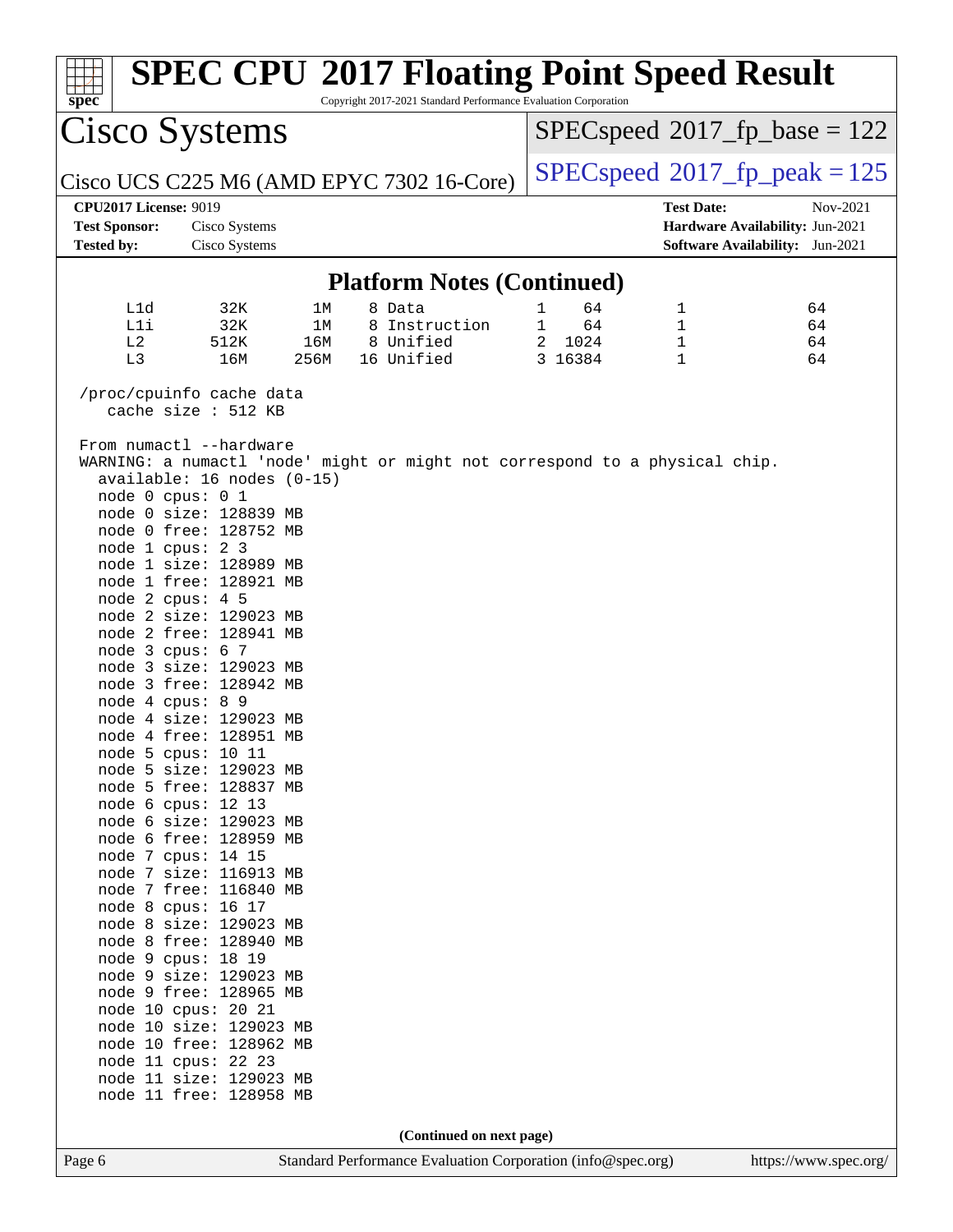| spec <sup>®</sup>                                         |             |                                                   |               |          |              | Copyright 2017-2021 Standard Performance Evaluation Corporation |          |          |          |                          |          |          |          |          |                   | <b>SPEC CPU®2017 Floating Point Speed Result</b> |          |  |
|-----------------------------------------------------------|-------------|---------------------------------------------------|---------------|----------|--------------|-----------------------------------------------------------------|----------|----------|----------|--------------------------|----------|----------|----------|----------|-------------------|--------------------------------------------------|----------|--|
| Cisco Systems                                             |             |                                                   |               |          |              |                                                                 |          |          |          |                          |          |          |          |          |                   | $SPEC speed^{\circ}2017\_fp\_base = 122$         |          |  |
| Cisco UCS C225 M6 (AMD EPYC 7302 16-Core)                 |             |                                                   |               |          |              |                                                                 |          |          |          |                          |          |          |          |          |                   | $SPEC speed^{\circ}2017$ _fp_peak = 125          |          |  |
| <b>CPU2017 License: 9019</b>                              |             |                                                   |               |          |              |                                                                 |          |          |          |                          |          |          |          |          | <b>Test Date:</b> |                                                  | Nov-2021 |  |
| <b>Test Sponsor:</b>                                      |             |                                                   | Cisco Systems |          |              |                                                                 |          |          |          |                          |          |          |          |          |                   | Hardware Availability: Jun-2021                  |          |  |
| <b>Tested by:</b>                                         |             |                                                   | Cisco Systems |          |              |                                                                 |          |          |          |                          |          |          |          |          |                   | <b>Software Availability:</b> Jun-2021           |          |  |
|                                                           |             |                                                   |               |          |              | <b>Platform Notes (Continued)</b>                               |          |          |          |                          |          |          |          |          |                   |                                                  |          |  |
| node 12 cpus: 24 25                                       |             |                                                   |               |          |              |                                                                 |          |          |          |                          |          |          |          |          |                   |                                                  |          |  |
| node 12 size: 129023 MB                                   |             |                                                   |               |          |              |                                                                 |          |          |          |                          |          |          |          |          |                   |                                                  |          |  |
| node 12 free: 128939 MB                                   |             |                                                   |               |          |              |                                                                 |          |          |          |                          |          |          |          |          |                   |                                                  |          |  |
| node 13 cpus:<br>node 13 size: 129023 MB                  |             |                                                   | 26 27         |          |              |                                                                 |          |          |          |                          |          |          |          |          |                   |                                                  |          |  |
| node 13 free: 128902 MB                                   |             |                                                   |               |          |              |                                                                 |          |          |          |                          |          |          |          |          |                   |                                                  |          |  |
| node 14 cpus: 28 29                                       |             |                                                   |               |          |              |                                                                 |          |          |          |                          |          |          |          |          |                   |                                                  |          |  |
| node 14 size: 129023 MB                                   |             |                                                   |               |          |              |                                                                 |          |          |          |                          |          |          |          |          |                   |                                                  |          |  |
| node 14 free: 128941 MB                                   |             |                                                   |               |          |              |                                                                 |          |          |          |                          |          |          |          |          |                   |                                                  |          |  |
| node 15 cpus:                                             |             |                                                   | 30 31         |          |              |                                                                 |          |          |          |                          |          |          |          |          |                   |                                                  |          |  |
| node 15 size: 129020 MB<br>node 15 free: 128929 MB        |             |                                                   |               |          |              |                                                                 |          |          |          |                          |          |          |          |          |                   |                                                  |          |  |
| node distances:                                           |             |                                                   |               |          |              |                                                                 |          |          |          |                          |          |          |          |          |                   |                                                  |          |  |
| node                                                      | 0           | 1                                                 | 2             | 3        | 4            | 5                                                               | 6        | 7        | 8        | 9                        | 10       | 11       | 12       | 13       | 14                | 15                                               |          |  |
| 0:                                                        | 10          | 11                                                | 11            | 11       | 11           | 11                                                              | 11       | 11       | 32       | 32                       | 32       | 32       | 32       | 32       | 32                | 32                                               |          |  |
| 1:                                                        | 11          | 10                                                | 11            | 11       | 11           | 11                                                              | 11       | 11       | 32       | 32                       | 32       | 32       | 32       | 32       | 32                | 32                                               |          |  |
| 2:                                                        | 11          | 11                                                | 10            | 11       | 11           | 11                                                              | 11       | 11       | 32       | 32                       | 32       | 32       | 32       | 32       | 32                | 32                                               |          |  |
| 3:<br>4:                                                  | 11<br>11    | 11<br>11                                          | 11            | 10       | 11           | 11                                                              | 11       | 11       | 32<br>32 | 32                       | 32       | 32<br>32 | 32       | 32       | 32<br>32          | 32                                               |          |  |
| 5:                                                        | 11          | 11                                                | 11<br>11      | 11<br>11 | 10<br>11     | 11<br>10                                                        | 11<br>11 | 11<br>11 | 32       | 32<br>32                 | 32<br>32 | 32       | 32<br>32 | 32<br>32 | 32                | 32<br>32                                         |          |  |
| 6:                                                        | 11          | 11                                                | 11            | 11       | 11           | 11                                                              | 10       | 11       | 32       | 32                       | 32       | 32       | 32       | 32       | 32                | 32                                               |          |  |
| 7:                                                        | 11          | 11                                                | 11            | 11       | 11           | 11                                                              | 11       | 10       | 32       | 32                       | 32       | 32       | 32       | 32       | 32                | 32                                               |          |  |
| 8:                                                        | 32          | 32                                                | 32            | 32       | 32           | 32                                                              | 32       | 32       | 10       | 11                       | 11       | 11       | 11       | 11       | 11                | 11                                               |          |  |
| 9:                                                        | 32          | 32                                                | 32            | 32       | 32           | 32                                                              | 32       | 32       | 11       | 10                       | 11       | 11       | 11       | 11       | 11                | 11                                               |          |  |
| 10:<br>11:                                                | 32<br>32    | 32<br>32                                          | 32<br>32      | 32<br>32 | 32<br>32     | 32<br>32                                                        | 32<br>32 | 32<br>32 | 11<br>11 | 11<br>11                 | 10<br>11 | 11<br>10 | 11<br>11 | 11<br>11 | 11<br>11          | 11<br>11                                         |          |  |
| 12:                                                       | 32          | 32                                                | 32            | 32       | 32           | 32                                                              | 32       | 32       | $11\,$   | $11\,$                   | $11\,$   | 11       | $10$     | $11\,$   | 11                | 11                                               |          |  |
| 13:                                                       | 32          | 32                                                | 32            | 32       | 32           | 32                                                              | 32       | 32       | 11       | 11                       | 11       | 11       | 11       | $10 \,$  | 11                | 11                                               |          |  |
| 14:                                                       | 32          | 32                                                | 32            | 32       | 32           | 32                                                              | 32       | 32       | 11       | 11                       | 11       | 11       | 11       | 11       | 10                | 11                                               |          |  |
| 15:                                                       | 32          | 32                                                | 32            | 32       | 32           | 32                                                              | 32       | 32       | 11       | 11                       | 11       | 11       | 11       | 11       | 11                | 10                                               |          |  |
| From /proc/meminfo                                        |             |                                                   |               |          |              |                                                                 |          |          |          |                          |          |          |          |          |                   |                                                  |          |  |
|                                                           | MemTotal:   |                                                   |               |          |              | 2101288840 kB                                                   |          |          |          |                          |          |          |          |          |                   |                                                  |          |  |
|                                                           |             | HugePages_Total:<br>Hugepagesize:                 |               |          | 0<br>2048 kB |                                                                 |          |          |          |                          |          |          |          |          |                   |                                                  |          |  |
|                                                           |             |                                                   |               |          |              |                                                                 |          |          |          |                          |          |          |          |          |                   |                                                  |          |  |
| /sys/devices/system/cpu/cpu*/cpufreq/scaling_governor has | performance |                                                   |               |          |              |                                                                 |          |          |          |                          |          |          |          |          |                   |                                                  |          |  |
|                                                           |             |                                                   |               |          |              |                                                                 |          |          |          |                          |          |          |          |          |                   |                                                  |          |  |
| From /etc/*release* /etc/*version*                        |             |                                                   |               |          |              |                                                                 |          |          |          |                          |          |          |          |          |                   |                                                  |          |  |
|                                                           | os-release: |                                                   |               |          |              |                                                                 |          |          |          |                          |          |          |          |          |                   |                                                  |          |  |
|                                                           |             | NAME="SLES"<br>VERSION="15-SP3"                   |               |          |              |                                                                 |          |          |          |                          |          |          |          |          |                   |                                                  |          |  |
|                                                           |             | VERSION_ID="15.3"                                 |               |          |              |                                                                 |          |          |          |                          |          |          |          |          |                   |                                                  |          |  |
|                                                           |             | PRETTY_NAME="SUSE Linux Enterprise Server 15 SP3" |               |          |              |                                                                 |          |          |          |                          |          |          |          |          |                   |                                                  |          |  |
|                                                           | ID="sles"   |                                                   |               |          |              |                                                                 |          |          |          |                          |          |          |          |          |                   |                                                  |          |  |
|                                                           |             | ID_LIKE="suse"                                    |               |          |              |                                                                 |          |          |          |                          |          |          |          |          |                   |                                                  |          |  |
|                                                           |             |                                                   |               |          |              |                                                                 |          |          |          |                          |          |          |          |          |                   |                                                  |          |  |
|                                                           |             |                                                   |               |          |              |                                                                 |          |          |          | (Continued on next page) |          |          |          |          |                   |                                                  |          |  |

Page 7 Standard Performance Evaluation Corporation [\(info@spec.org\)](mailto:info@spec.org) <https://www.spec.org/>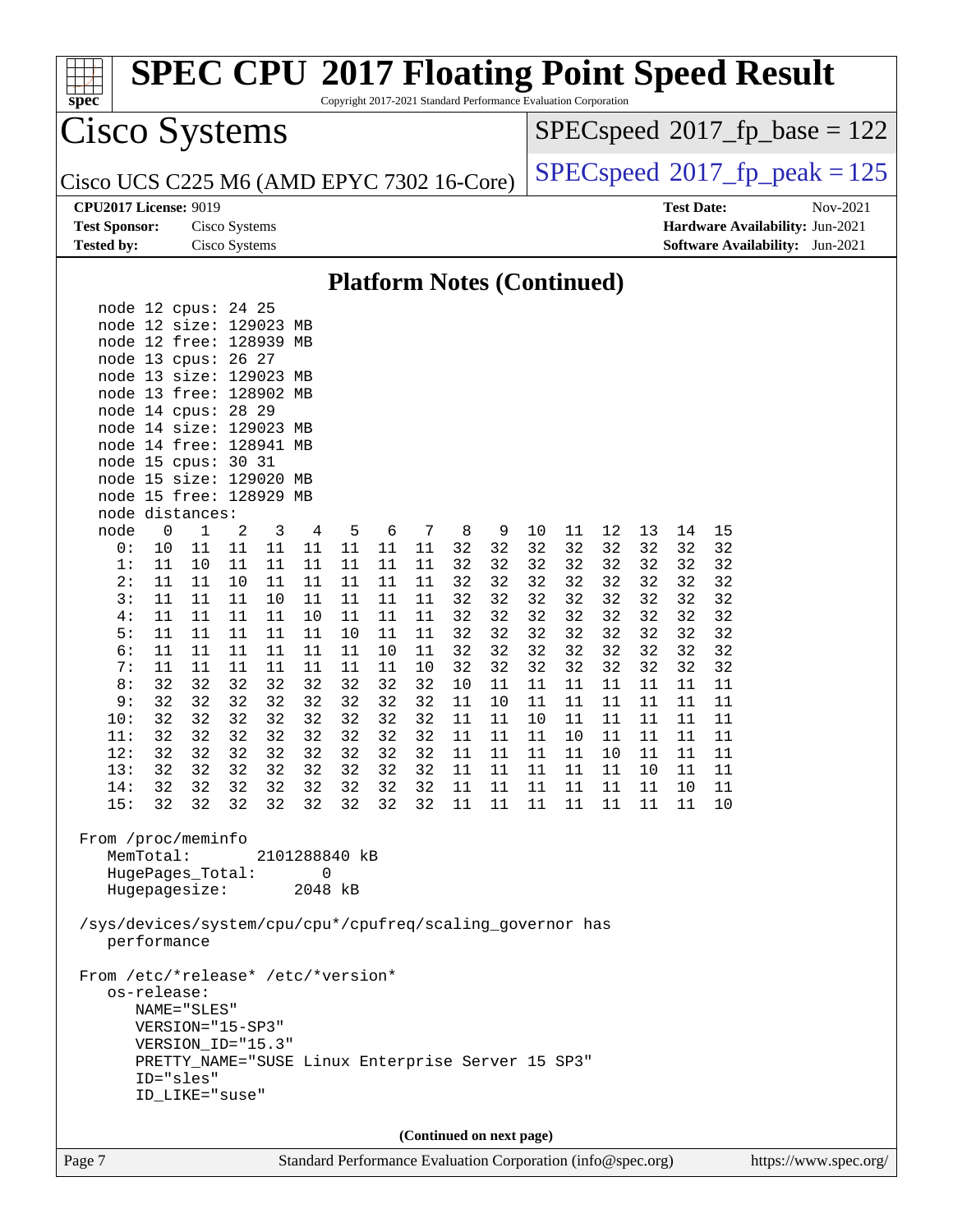| <b>SPEC CPU®2017 Floating Point Speed Result</b><br>Copyright 2017-2021 Standard Performance Evaluation Corporation<br>$\mathbf{spec}^*$                                                                                                                                                                                                                                                                                                  |                                                                                                                                |
|-------------------------------------------------------------------------------------------------------------------------------------------------------------------------------------------------------------------------------------------------------------------------------------------------------------------------------------------------------------------------------------------------------------------------------------------|--------------------------------------------------------------------------------------------------------------------------------|
| Cisco Systems                                                                                                                                                                                                                                                                                                                                                                                                                             | $SPEC speed^{\circ}2017$ fp base = 122                                                                                         |
| Cisco UCS C225 M6 (AMD EPYC 7302 16-Core)                                                                                                                                                                                                                                                                                                                                                                                                 | $SPEC speed^{\circ}2017$ _fp_peak = 125                                                                                        |
| <b>CPU2017 License: 9019</b><br><b>Test Sponsor:</b><br>Cisco Systems<br><b>Tested by:</b><br>Cisco Systems                                                                                                                                                                                                                                                                                                                               | <b>Test Date:</b><br>Nov-2021<br>Hardware Availability: Jun-2021<br>Software Availability: Jun-2021                            |
| <b>Platform Notes (Continued)</b>                                                                                                                                                                                                                                                                                                                                                                                                         |                                                                                                                                |
| $ANSI\_COLOR = "0; 32"$<br>CPE_NAME="cpe:/o:suse:sles:15:sp3"                                                                                                                                                                                                                                                                                                                                                                             |                                                                                                                                |
| $uname -a$ :<br>Linux localhost 5.3.18-57-default #1 SMP Wed Apr 28 10:54:41 UTC 2021 (ba3c2e9) x86_64<br>x86_64 x86_64 GNU/Linux                                                                                                                                                                                                                                                                                                         |                                                                                                                                |
| Kernel self-reported vulnerability status:                                                                                                                                                                                                                                                                                                                                                                                                |                                                                                                                                |
| CVE-2018-12207 (iTLB Multihit):<br>CVE-2018-3620 (L1 Terminal Fault):<br>Microarchitectural Data Sampling:<br>CVE-2017-5754 (Meltdown):<br>CVE-2018-3639 (Speculative Store Bypass):                                                                                                                                                                                                                                                      | Not affected<br>Not affected<br>Not affected<br>Not affected<br>Mitigation: Speculative Store<br>Bypass disabled via prctl and |
| $CVE-2017-5753$ (Spectre variant 1):                                                                                                                                                                                                                                                                                                                                                                                                      | seccomp<br>Mitigation: usercopy/swapgs<br>barriers and __user pointer<br>sanitization                                          |
| $CVE-2017-5715$ (Spectre variant 2):<br>CVE-2020-0543 (Special Register Buffer Data Sampling): Not affected<br>CVE-2019-11135 (TSX Asynchronous Abort):                                                                                                                                                                                                                                                                                   | Mitigation: Full AMD retpoline,<br>IBPB: conditional, IBRS_FW, STIBP:<br>disabled, RSB filling<br>Not affected                 |
| run-level 3 Nov 16 07:19                                                                                                                                                                                                                                                                                                                                                                                                                  |                                                                                                                                |
| SPEC is set to: /home/cpu2017<br>Filesystem<br>Type Size Used Avail Use% Mounted on<br>/dev/nvme0n1p3 xfs<br>1.5T<br>12G 1.5T<br>$1\%$ /<br>From /sys/devices/virtual/dmi/id<br>Vendor:<br>Cisco Systems Inc<br>UCSC-C225-M6N<br>Product:                                                                                                                                                                                                 |                                                                                                                                |
| Serial:<br>WZP25230TMY<br>Additional information from dmidecode 3.2 follows. WARNING: Use caution when you<br>interpret this section. The 'dmidecode' program reads system data which is "intended to<br>allow hardware to be accurately determined", but the intent may not be met, as there are<br>frequent changes to hardware, firmware, and the "DMTF SMBIOS" standard.<br>Memory:<br>16x 0xCE00 M386AAG40AM3-CWE 128 GB 4 rank 3200 |                                                                                                                                |
| BIOS:<br>BIOS Vendor:<br>Cisco Systems Inc<br>C225M6.4.2.1c.0.0806211349<br>BIOS Version:<br>BIOS Date:<br>08/06/2021                                                                                                                                                                                                                                                                                                                     |                                                                                                                                |
| (Continued on next page)                                                                                                                                                                                                                                                                                                                                                                                                                  |                                                                                                                                |
| Page 8<br>Standard Performance Evaluation Corporation (info@spec.org)                                                                                                                                                                                                                                                                                                                                                                     | https://www.spec.org/                                                                                                          |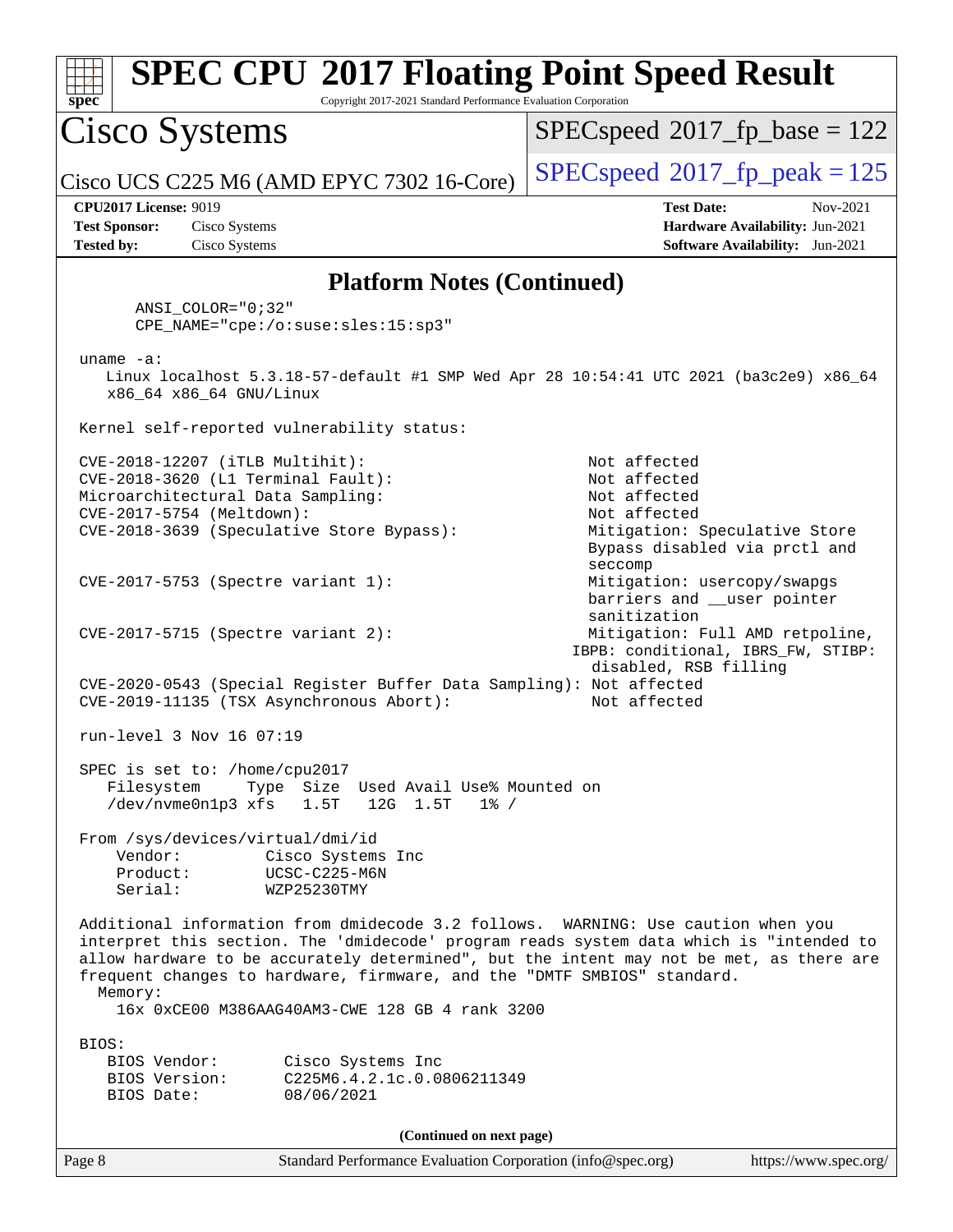| <b>SPEC CPU®2017 Floating Point Speed Result</b><br>Copyright 2017-2021 Standard Performance Evaluation Corporation<br>$spec^*$                                                                                                               |                                                                                                     |
|-----------------------------------------------------------------------------------------------------------------------------------------------------------------------------------------------------------------------------------------------|-----------------------------------------------------------------------------------------------------|
| Cisco Systems                                                                                                                                                                                                                                 | $SPEC speed^{\circ}2017$ [p_base = 122                                                              |
| Cisco UCS C225 M6 (AMD EPYC 7302 16-Core)                                                                                                                                                                                                     | $SPEC speed^{\circ}2017$ fp peak = 125                                                              |
| <b>CPU2017 License: 9019</b><br>Cisco Systems<br><b>Test Sponsor:</b><br><b>Tested by:</b><br>Cisco Systems                                                                                                                                   | <b>Test Date:</b><br>Nov-2021<br>Hardware Availability: Jun-2021<br>Software Availability: Jun-2021 |
| <b>Platform Notes (Continued)</b>                                                                                                                                                                                                             |                                                                                                     |
| BIOS Revision:<br>5.14                                                                                                                                                                                                                        |                                                                                                     |
| (End of data from sysinfo program)                                                                                                                                                                                                            |                                                                                                     |
| <b>Compiler Version Notes</b>                                                                                                                                                                                                                 |                                                                                                     |
| 619.1bm_s(base, peak) 638.imagick_s(base, peak)<br>С<br>644.nab_s(base, peak)                                                                                                                                                                 |                                                                                                     |
| AMD clang version 12.0.0 (CLANG: AOCC_3.0.0-Build#78 2020_12_10) (based on<br>LLVM Mirror. Version. 12.0.0)<br>Target: x86_64-unknown-linux-gnu<br>Thread model: posix<br>InstalledDir: /opt/AMD/aocc-compiler-3.0.0/bin                      |                                                                                                     |
| $C++$ , C, Fortran   607.cactuBSSN_s(base, peak)<br>AMD clang version 12.0.0 (CLANG: AOCC_3.0.0-Build#78 2020_12_10) (based on<br>LLVM Mirror. Version. 12.0.0)<br>Target: x86_64-unknown-linux-gnu                                           |                                                                                                     |
| Thread model: posix<br>InstalledDir: /opt/AMD/aocc-compiler-3.0.0/bin<br>AMD clang version 12.0.0 (CLANG: AOCC_3.0.0-Build#78 2020_12_10) (based on<br>LLVM Mirror.Version.12.0.0)<br>Target: x86_64-unknown-linux-gnu<br>Thread model: posix |                                                                                                     |
| InstalledDir: /opt/AMD/aocc-compiler-3.0.0/bin<br>AMD clang version 12.0.0 (CLANG: AOCC_3.0.0-Build#78 2020_12_10) (based on<br>LLVM Mirror. Version. 12.0.0)<br>Target: x86_64-unknown-linux-gnu<br>Thread model: posix                      |                                                                                                     |
| InstalledDir: /opt/AMD/aocc-compiler-3.0.0/bin                                                                                                                                                                                                |                                                                                                     |
| 603.bwaves_s(base, peak) 649.fotonik3d_s(base, peak)<br>Fortran<br>654.roms s(base, peak)<br>------------------------------                                                                                                                   |                                                                                                     |
| AMD clang version 12.0.0 (CLANG: AOCC_3.0.0-Build#78 2020_12_10) (based on<br>LLVM Mirror. Version. 12.0.0)<br>Target: x86_64-unknown-linux-gnu<br>Thread model: posix<br>InstalledDir: /opt/AMD/aocc-compiler-3.0.0/bin                      |                                                                                                     |
|                                                                                                                                                                                                                                               |                                                                                                     |
| (Continued on next page)<br>Page 9<br>Standard Performance Evaluation Corporation (info@spec.org)                                                                                                                                             | https://www.spec.org/                                                                               |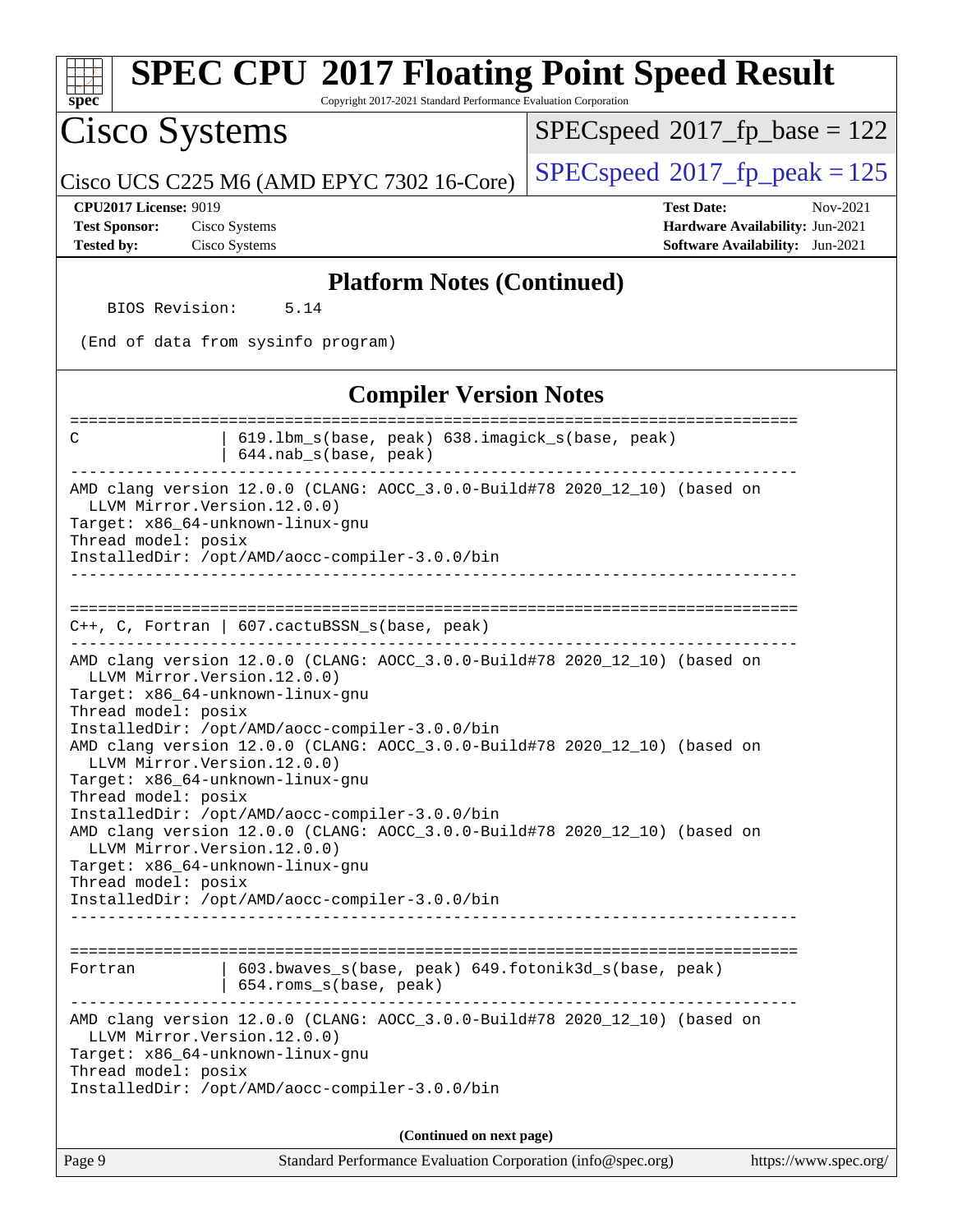| $spec^*$                                                                  | <b>SPEC CPU®2017 Floating Point Speed Result</b><br>Copyright 2017-2021 Standard Performance Evaluation Corporation                                                                                                                                                                                              |                                                                                                                   |
|---------------------------------------------------------------------------|------------------------------------------------------------------------------------------------------------------------------------------------------------------------------------------------------------------------------------------------------------------------------------------------------------------|-------------------------------------------------------------------------------------------------------------------|
| Cisco Systems                                                             |                                                                                                                                                                                                                                                                                                                  | $SPEC speed^{\circ}2017$ fp base = 122                                                                            |
|                                                                           | Cisco UCS C225 M6 (AMD EPYC 7302 16-Core)                                                                                                                                                                                                                                                                        | $SPEC speed^{\circ}2017$ _fp_peak = 125                                                                           |
| <b>CPU2017 License: 9019</b><br><b>Test Sponsor:</b><br><b>Tested by:</b> | Cisco Systems<br>Cisco Systems                                                                                                                                                                                                                                                                                   | <b>Test Date:</b><br>Nov-2021<br><b>Hardware Availability: Jun-2021</b><br><b>Software Availability:</b> Jun-2021 |
|                                                                           | <b>Compiler Version Notes (Continued)</b>                                                                                                                                                                                                                                                                        |                                                                                                                   |
|                                                                           |                                                                                                                                                                                                                                                                                                                  |                                                                                                                   |
| Fortran, C                                                                | 621.wrf_s(base, peak) 627.cam4_s(base, peak)<br>$628. pop2_s(base, peak)$                                                                                                                                                                                                                                        |                                                                                                                   |
| Thread model: posix                                                       | AMD clang version 12.0.0 (CLANG: AOCC_3.0.0-Build#78 2020_12_10) (based on<br>LLVM Mirror. Version. 12.0.0)<br>Target: x86_64-unknown-linux-gnu<br>InstalledDir: /opt/AMD/aocc-compiler-3.0.0/bin<br>AMD clang version 12.0.0 (CLANG: AOCC_3.0.0-Build#78 2020_12_10) (based on<br>LLVM Mirror. Version. 12.0.0) |                                                                                                                   |
| Thread model: posix                                                       | Target: x86_64-unknown-linux-gnu<br>InstalledDir: /opt/AMD/aocc-compiler-3.0.0/bin                                                                                                                                                                                                                               |                                                                                                                   |

**[Base Compiler Invocation](http://www.spec.org/auto/cpu2017/Docs/result-fields.html#BaseCompilerInvocation)**

[C benchmarks](http://www.spec.org/auto/cpu2017/Docs/result-fields.html#Cbenchmarks): [clang](http://www.spec.org/cpu2017/results/res2021q4/cpu2017-20211207-30384.flags.html#user_CCbase_clang-c)

[Fortran benchmarks](http://www.spec.org/auto/cpu2017/Docs/result-fields.html#Fortranbenchmarks): [flang](http://www.spec.org/cpu2017/results/res2021q4/cpu2017-20211207-30384.flags.html#user_FCbase_flang)

[Benchmarks using both Fortran and C](http://www.spec.org/auto/cpu2017/Docs/result-fields.html#BenchmarksusingbothFortranandC): [flang](http://www.spec.org/cpu2017/results/res2021q4/cpu2017-20211207-30384.flags.html#user_CC_FCbase_flang) [clang](http://www.spec.org/cpu2017/results/res2021q4/cpu2017-20211207-30384.flags.html#user_CC_FCbase_clang-c)

[Benchmarks using Fortran, C, and C++:](http://www.spec.org/auto/cpu2017/Docs/result-fields.html#BenchmarksusingFortranCandCXX) [clang++](http://www.spec.org/cpu2017/results/res2021q4/cpu2017-20211207-30384.flags.html#user_CC_CXX_FCbase_clang-cpp) [clang](http://www.spec.org/cpu2017/results/res2021q4/cpu2017-20211207-30384.flags.html#user_CC_CXX_FCbase_clang-c) [flang](http://www.spec.org/cpu2017/results/res2021q4/cpu2017-20211207-30384.flags.html#user_CC_CXX_FCbase_flang)

### **[Base Portability Flags](http://www.spec.org/auto/cpu2017/Docs/result-fields.html#BasePortabilityFlags)**

 603.bwaves\_s: [-DSPEC\\_LP64](http://www.spec.org/cpu2017/results/res2021q4/cpu2017-20211207-30384.flags.html#suite_baseEXTRA_PORTABILITY603_bwaves_s_DSPEC_LP64) 607.cactuBSSN\_s: [-DSPEC\\_LP64](http://www.spec.org/cpu2017/results/res2021q4/cpu2017-20211207-30384.flags.html#suite_baseEXTRA_PORTABILITY607_cactuBSSN_s_DSPEC_LP64) 619.lbm\_s: [-DSPEC\\_LP64](http://www.spec.org/cpu2017/results/res2021q4/cpu2017-20211207-30384.flags.html#suite_baseEXTRA_PORTABILITY619_lbm_s_DSPEC_LP64) 621.wrf\_s: [-DSPEC\\_CASE\\_FLAG](http://www.spec.org/cpu2017/results/res2021q4/cpu2017-20211207-30384.flags.html#b621.wrf_s_baseCPORTABILITY_DSPEC_CASE_FLAG) [-Mbyteswapio](http://www.spec.org/cpu2017/results/res2021q4/cpu2017-20211207-30384.flags.html#user_baseFPORTABILITY621_wrf_s_F-mbyteswapio) [-DSPEC\\_LP64](http://www.spec.org/cpu2017/results/res2021q4/cpu2017-20211207-30384.flags.html#suite_baseEXTRA_PORTABILITY621_wrf_s_DSPEC_LP64) 627.cam4\_s: [-DSPEC\\_CASE\\_FLAG](http://www.spec.org/cpu2017/results/res2021q4/cpu2017-20211207-30384.flags.html#b627.cam4_s_basePORTABILITY_DSPEC_CASE_FLAG) [-DSPEC\\_LP64](http://www.spec.org/cpu2017/results/res2021q4/cpu2017-20211207-30384.flags.html#suite_baseEXTRA_PORTABILITY627_cam4_s_DSPEC_LP64) 628.pop2\_s: [-DSPEC\\_CASE\\_FLAG](http://www.spec.org/cpu2017/results/res2021q4/cpu2017-20211207-30384.flags.html#b628.pop2_s_baseCPORTABILITY_DSPEC_CASE_FLAG) [-Mbyteswapio](http://www.spec.org/cpu2017/results/res2021q4/cpu2017-20211207-30384.flags.html#user_baseFPORTABILITY628_pop2_s_F-mbyteswapio) [-DSPEC\\_LP64](http://www.spec.org/cpu2017/results/res2021q4/cpu2017-20211207-30384.flags.html#suite_baseEXTRA_PORTABILITY628_pop2_s_DSPEC_LP64) 638.imagick\_s: [-DSPEC\\_LP64](http://www.spec.org/cpu2017/results/res2021q4/cpu2017-20211207-30384.flags.html#suite_baseEXTRA_PORTABILITY638_imagick_s_DSPEC_LP64) 644.nab\_s: [-DSPEC\\_LP64](http://www.spec.org/cpu2017/results/res2021q4/cpu2017-20211207-30384.flags.html#suite_baseEXTRA_PORTABILITY644_nab_s_DSPEC_LP64) 649.fotonik3d\_s: [-DSPEC\\_LP64](http://www.spec.org/cpu2017/results/res2021q4/cpu2017-20211207-30384.flags.html#suite_baseEXTRA_PORTABILITY649_fotonik3d_s_DSPEC_LP64)

**(Continued on next page)**

Page 10 Standard Performance Evaluation Corporation [\(info@spec.org\)](mailto:info@spec.org) <https://www.spec.org/>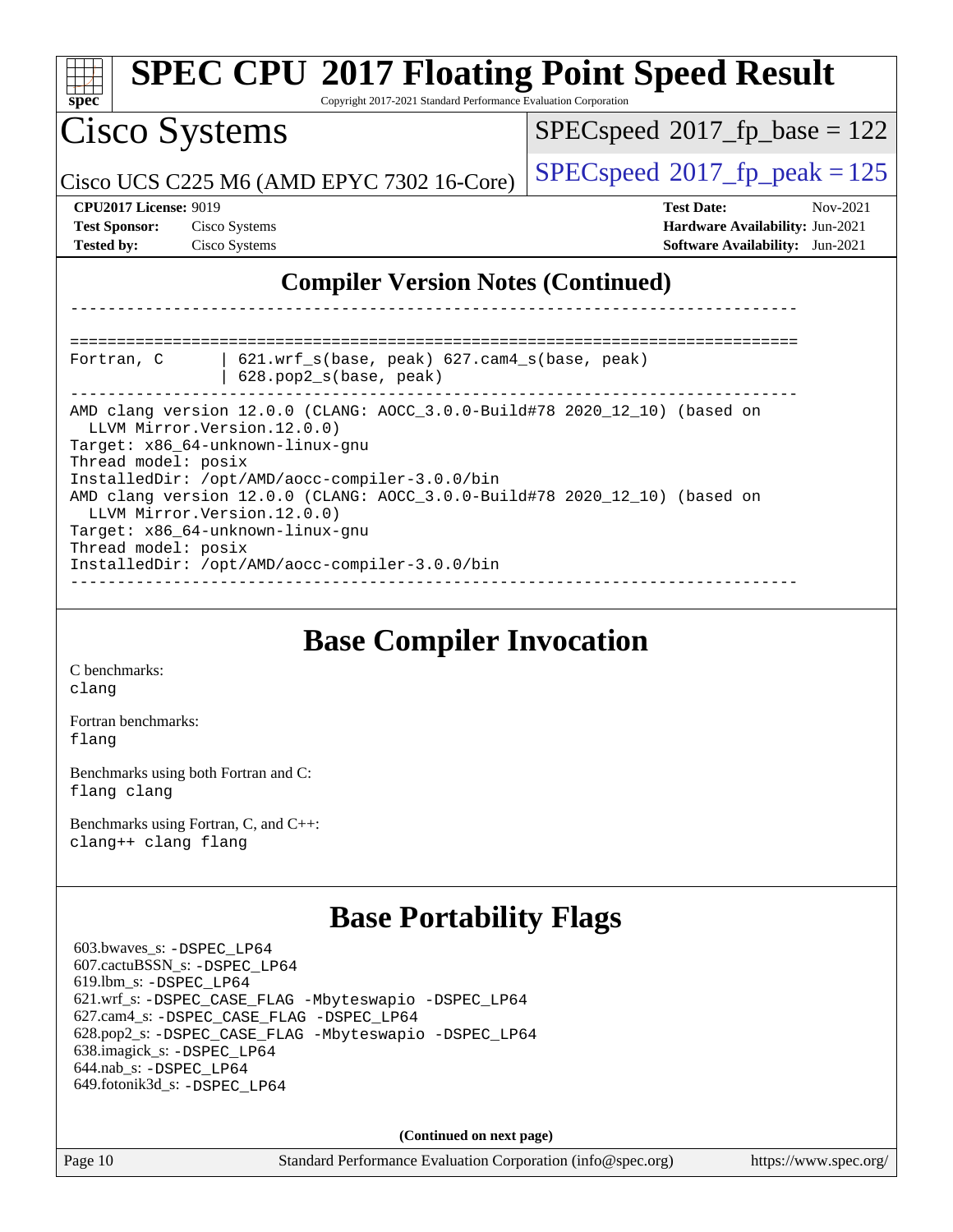

Copyright 2017-2021 Standard Performance Evaluation Corporation

## Cisco Systems

[SPECspeed](http://www.spec.org/auto/cpu2017/Docs/result-fields.html#SPECspeed2017fpbase)<sup>®</sup>2017 fp base = 122

Cisco UCS C225 M6 (AMD EPYC 7302 16-Core)  $\left| \text{SPECspeed} \right| \approx 2017 \text{ fp\_peak} = 125$  $\left| \text{SPECspeed} \right| \approx 2017 \text{ fp\_peak} = 125$  $\left| \text{SPECspeed} \right| \approx 2017 \text{ fp\_peak} = 125$ 

**[CPU2017 License:](http://www.spec.org/auto/cpu2017/Docs/result-fields.html#CPU2017License)** 9019 **[Test Date:](http://www.spec.org/auto/cpu2017/Docs/result-fields.html#TestDate)** Nov-2021 **[Test Sponsor:](http://www.spec.org/auto/cpu2017/Docs/result-fields.html#TestSponsor)** Cisco Systems **[Hardware Availability:](http://www.spec.org/auto/cpu2017/Docs/result-fields.html#HardwareAvailability)** Jun-2021 **[Tested by:](http://www.spec.org/auto/cpu2017/Docs/result-fields.html#Testedby)** Cisco Systems **[Software Availability:](http://www.spec.org/auto/cpu2017/Docs/result-fields.html#SoftwareAvailability)** Jun-2021

### **[Base Portability Flags \(Continued\)](http://www.spec.org/auto/cpu2017/Docs/result-fields.html#BasePortabilityFlags)**

654.roms\_s: [-DSPEC\\_LP64](http://www.spec.org/cpu2017/results/res2021q4/cpu2017-20211207-30384.flags.html#suite_baseEXTRA_PORTABILITY654_roms_s_DSPEC_LP64)

### **[Base Optimization Flags](http://www.spec.org/auto/cpu2017/Docs/result-fields.html#BaseOptimizationFlags)**

[C benchmarks](http://www.spec.org/auto/cpu2017/Docs/result-fields.html#Cbenchmarks):

[-m64](http://www.spec.org/cpu2017/results/res2021q4/cpu2017-20211207-30384.flags.html#user_CCbase_F-m64) [-mno-adx](http://www.spec.org/cpu2017/results/res2021q4/cpu2017-20211207-30384.flags.html#user_CCbase_F-mno-adx) [-mno-sse4a](http://www.spec.org/cpu2017/results/res2021q4/cpu2017-20211207-30384.flags.html#user_CCbase_F-mno-sse4a) [-Wl,-mllvm -Wl,-region-vectorize](http://www.spec.org/cpu2017/results/res2021q4/cpu2017-20211207-30384.flags.html#user_CCbase_F-region-vectorize_fb6c6b5aa293c88efc6c7c2b52b20755e943585b1fe8658c35afef78727fff56e1a56891413c30e36b8e2a6f9a71126986319243e80eb6110b78b288f533c52b) [-Wl,-mllvm -Wl,-function-specialize](http://www.spec.org/cpu2017/results/res2021q4/cpu2017-20211207-30384.flags.html#user_CCbase_F-function-specialize_7e7e661e57922243ee67c9a1251cb8910e607325179a0ce7f2884e09a6f5d4a5ef0ae4f37e8a2a11c95fc48e931f06dc2b6016f14b511fcb441e048bef1b065a) [-Wl,-mllvm -Wl,-align-all-nofallthru-blocks=6](http://www.spec.org/cpu2017/results/res2021q4/cpu2017-20211207-30384.flags.html#user_CCbase_F-align-all-nofallthru-blocks) [-Wl,-mllvm -Wl,-reduce-array-computations=3](http://www.spec.org/cpu2017/results/res2021q4/cpu2017-20211207-30384.flags.html#user_CCbase_F-reduce-array-computations_b882aefe7a5dda4e33149f6299762b9a720dace3e498e13756f4c04e5a19edf5315c1f3993de2e61ec41e8c206231f84e05da7040e1bb5d69ba27d10a12507e4) [-O3](http://www.spec.org/cpu2017/results/res2021q4/cpu2017-20211207-30384.flags.html#user_CCbase_F-O3) [-march=znver3](http://www.spec.org/cpu2017/results/res2021q4/cpu2017-20211207-30384.flags.html#user_CCbase_aocc-march) [-fveclib=AMDLIBM](http://www.spec.org/cpu2017/results/res2021q4/cpu2017-20211207-30384.flags.html#user_CCbase_F-fveclib) [-ffast-math](http://www.spec.org/cpu2017/results/res2021q4/cpu2017-20211207-30384.flags.html#user_CCbase_aocc-ffast-math) [-flto](http://www.spec.org/cpu2017/results/res2021q4/cpu2017-20211207-30384.flags.html#user_CCbase_aocc-flto) [-fstruct-layout=5](http://www.spec.org/cpu2017/results/res2021q4/cpu2017-20211207-30384.flags.html#user_CCbase_F-struct-layout) [-mllvm -unroll-threshold=50](http://www.spec.org/cpu2017/results/res2021q4/cpu2017-20211207-30384.flags.html#user_CCbase_F-unroll-threshold_458874500b2c105d6d5cb4d7a611c40e2b16e9e3d26b355fea72d644c3673b4de4b3932662f0ed3dbec75c491a13da2d2ca81180bd779dc531083ef1e1e549dc) [-mllvm -inline-threshold=1000](http://www.spec.org/cpu2017/results/res2021q4/cpu2017-20211207-30384.flags.html#user_CCbase_F-inline-threshold_b7832241b0a6397e4ecdbaf0eb7defdc10f885c2a282fa3240fdc99844d543fda39cf8a4a9dccf68cf19b5438ac3b455264f478df15da0f4988afa40d8243bab) [-fremap-arrays](http://www.spec.org/cpu2017/results/res2021q4/cpu2017-20211207-30384.flags.html#user_CCbase_F-fremap-arrays) [-mllvm -function-specialize](http://www.spec.org/cpu2017/results/res2021q4/cpu2017-20211207-30384.flags.html#user_CCbase_F-function-specialize_233b3bdba86027f1b094368157e481c5bc59f40286dc25bfadc1858dcd5745c24fd30d5f188710db7fea399bcc9f44a80b3ce3aacc70a8870250c3ae5e1f35b8) [-flv-function-specialization](http://www.spec.org/cpu2017/results/res2021q4/cpu2017-20211207-30384.flags.html#user_CCbase_F-flv-function-specialization) [-mllvm -enable-gvn-hoist](http://www.spec.org/cpu2017/results/res2021q4/cpu2017-20211207-30384.flags.html#user_CCbase_F-enable-gvn-hoist_e5856354646dd6ca1333a0ad99b817e4cf8932b91b82809fd8fd47ceff7b22a89eba5c98fd3e3fa5200368fd772cec3dd56abc3c8f7b655a71b9f9848dddedd5) [-mllvm -global-vectorize-slp=true](http://www.spec.org/cpu2017/results/res2021q4/cpu2017-20211207-30384.flags.html#user_CCbase_F-global-vectorize-slp_f701c289ed3fc79483844cad3672606d268e3123d2651e764a36e57810b634b30ff7af25c43ce4288d0e4c1cc47ba156fce6ed971bc0d0e53c4c557f353d3dec) [-mllvm -enable-licm-vrp](http://www.spec.org/cpu2017/results/res2021q4/cpu2017-20211207-30384.flags.html#user_CCbase_F-enable-licm-vrp_82fd83574dee81d8c8043a1355024a53ba7c23d449242d72368fd778ae4cd8625fb6c8e473e88c632367ccc13b0c321b9a13b8db897fcfc1592cf0205fd356b5) [-mllvm -reduce-array-computations=3](http://www.spec.org/cpu2017/results/res2021q4/cpu2017-20211207-30384.flags.html#user_CCbase_F-reduce-array-computations) [-z muldefs](http://www.spec.org/cpu2017/results/res2021q4/cpu2017-20211207-30384.flags.html#user_CCbase_aocc-muldefs) [-DSPEC\\_OPENMP](http://www.spec.org/cpu2017/results/res2021q4/cpu2017-20211207-30384.flags.html#suite_CCbase_DSPEC_OPENMP) [-fopenmp](http://www.spec.org/cpu2017/results/res2021q4/cpu2017-20211207-30384.flags.html#user_CCbase_aocc-fopenmp) [-fopenmp=libomp](http://www.spec.org/cpu2017/results/res2021q4/cpu2017-20211207-30384.flags.html#user_CCbase_aocc-fopenmp_3eb6ab80166bcc84161ff8c20c8d5bc344f88119f45620444596454f7d72e99b7a0ceefc2d1b4d190bd07306bbfdfc20f11f5a2dc69c9b03c72239f8406741c3) [-lomp](http://www.spec.org/cpu2017/results/res2021q4/cpu2017-20211207-30384.flags.html#user_CCbase_F-lomp) [-lamdlibm](http://www.spec.org/cpu2017/results/res2021q4/cpu2017-20211207-30384.flags.html#user_CCbase_F-lamdlibm) [-ljemalloc](http://www.spec.org/cpu2017/results/res2021q4/cpu2017-20211207-30384.flags.html#user_CCbase_jemalloc-lib) [-lflang](http://www.spec.org/cpu2017/results/res2021q4/cpu2017-20211207-30384.flags.html#user_CCbase_F-lflang) [-lflangrti](http://www.spec.org/cpu2017/results/res2021q4/cpu2017-20211207-30384.flags.html#user_CCbase_F-lflangrti)

### [Fortran benchmarks](http://www.spec.org/auto/cpu2017/Docs/result-fields.html#Fortranbenchmarks):

[-m64](http://www.spec.org/cpu2017/results/res2021q4/cpu2017-20211207-30384.flags.html#user_FCbase_F-m64) [-mno-adx](http://www.spec.org/cpu2017/results/res2021q4/cpu2017-20211207-30384.flags.html#user_FCbase_F-mno-adx) [-mno-sse4a](http://www.spec.org/cpu2017/results/res2021q4/cpu2017-20211207-30384.flags.html#user_FCbase_F-mno-sse4a) [-Wl,-mllvm -Wl,-enable-X86-prefetching](http://www.spec.org/cpu2017/results/res2021q4/cpu2017-20211207-30384.flags.html#user_FCbase_F-enable-X86-prefetching_362de7b2f7f327d498ff3502bcaa6d8937de40fbbc59a600e539433e6b2cb9ea5e30d4a00c3465ce74a160670b5fcaffd57d10fdc90b0d7ee2c6f387a6bf1aee) [-Wl,-mllvm -Wl,-enable-licm-vrp](http://www.spec.org/cpu2017/results/res2021q4/cpu2017-20211207-30384.flags.html#user_FCbase_F-enable-licm-vrp_65c4fc69039207ec88421e1591ba3bbf2ac715c2f390cac268ece6f40ae7757bd65f971ef38c9b70aedd2bf37e4037d3d64a7fe88db6aed78b6f244274772259) [-Wl,-mllvm -Wl,-region-vectorize](http://www.spec.org/cpu2017/results/res2021q4/cpu2017-20211207-30384.flags.html#user_FCbase_F-region-vectorize_fb6c6b5aa293c88efc6c7c2b52b20755e943585b1fe8658c35afef78727fff56e1a56891413c30e36b8e2a6f9a71126986319243e80eb6110b78b288f533c52b) [-Wl,-mllvm -Wl,-function-specialize](http://www.spec.org/cpu2017/results/res2021q4/cpu2017-20211207-30384.flags.html#user_FCbase_F-function-specialize_7e7e661e57922243ee67c9a1251cb8910e607325179a0ce7f2884e09a6f5d4a5ef0ae4f37e8a2a11c95fc48e931f06dc2b6016f14b511fcb441e048bef1b065a) [-Wl,-mllvm -Wl,-align-all-nofallthru-blocks=6](http://www.spec.org/cpu2017/results/res2021q4/cpu2017-20211207-30384.flags.html#user_FCbase_F-align-all-nofallthru-blocks) [-Wl,-mllvm -Wl,-reduce-array-computations=3](http://www.spec.org/cpu2017/results/res2021q4/cpu2017-20211207-30384.flags.html#user_FCbase_F-reduce-array-computations_b882aefe7a5dda4e33149f6299762b9a720dace3e498e13756f4c04e5a19edf5315c1f3993de2e61ec41e8c206231f84e05da7040e1bb5d69ba27d10a12507e4) [-Hz,1,0x1](http://www.spec.org/cpu2017/results/res2021q4/cpu2017-20211207-30384.flags.html#user_FCbase_F-save-array-metadata) [-O3](http://www.spec.org/cpu2017/results/res2021q4/cpu2017-20211207-30384.flags.html#user_FCbase_F-O3) [-march=znver3](http://www.spec.org/cpu2017/results/res2021q4/cpu2017-20211207-30384.flags.html#user_FCbase_aocc-march) [-fveclib=AMDLIBM](http://www.spec.org/cpu2017/results/res2021q4/cpu2017-20211207-30384.flags.html#user_FCbase_F-fveclib) [-ffast-math](http://www.spec.org/cpu2017/results/res2021q4/cpu2017-20211207-30384.flags.html#user_FCbase_aocc-ffast-math) [-Mrecursive](http://www.spec.org/cpu2017/results/res2021q4/cpu2017-20211207-30384.flags.html#user_FCbase_F-mrecursive) [-mllvm -fuse-tile-inner-loop](http://www.spec.org/cpu2017/results/res2021q4/cpu2017-20211207-30384.flags.html#user_FCbase_F-fuse-tile-inner-loop_a96ec74f3ab7113ca948afab2f7df720fdaa7c20bd316986c0fe40ef5f82f2613ee26bde25c6cf421f527cd549c2b0b12b7e2cdf22e7a5a52600673d8851f1df) [-funroll-loops](http://www.spec.org/cpu2017/results/res2021q4/cpu2017-20211207-30384.flags.html#user_FCbase_aocc-unroll-loops) [-mllvm -extra-vectorizer-passes](http://www.spec.org/cpu2017/results/res2021q4/cpu2017-20211207-30384.flags.html#user_FCbase_F-extra-vectorizer-passes_4bb9f90681e045f5ce38050c5c48e52c5a95ed819cbc44e12f6b389a91a38f1bfb7d9f51b06906bf2bd7ccd881019f6383c418982c71e3a142c10a060056d555) [-mllvm -lsr-in-nested-loop](http://www.spec.org/cpu2017/results/res2021q4/cpu2017-20211207-30384.flags.html#user_FCbase_F-lsr-in-nested-loop_73f878522b3ccb742989d8e6de767863b372c2128b38f859376ee3fb883bc58dcc0955f53f856eb534bcc3be9d53927141e78ef6b7f1398bb0518a7b833043eb) [-mllvm -enable-licm-vrp](http://www.spec.org/cpu2017/results/res2021q4/cpu2017-20211207-30384.flags.html#user_FCbase_F-enable-licm-vrp_82fd83574dee81d8c8043a1355024a53ba7c23d449242d72368fd778ae4cd8625fb6c8e473e88c632367ccc13b0c321b9a13b8db897fcfc1592cf0205fd356b5) [-mllvm -reduce-array-computations=3](http://www.spec.org/cpu2017/results/res2021q4/cpu2017-20211207-30384.flags.html#user_FCbase_F-reduce-array-computations) [-mllvm -global-vectorize-slp=true](http://www.spec.org/cpu2017/results/res2021q4/cpu2017-20211207-30384.flags.html#user_FCbase_F-global-vectorize-slp_f701c289ed3fc79483844cad3672606d268e3123d2651e764a36e57810b634b30ff7af25c43ce4288d0e4c1cc47ba156fce6ed971bc0d0e53c4c557f353d3dec) [-z muldefs](http://www.spec.org/cpu2017/results/res2021q4/cpu2017-20211207-30384.flags.html#user_FCbase_aocc-muldefs) [-DSPEC\\_OPENMP](http://www.spec.org/cpu2017/results/res2021q4/cpu2017-20211207-30384.flags.html#suite_FCbase_DSPEC_OPENMP) [-fopenmp](http://www.spec.org/cpu2017/results/res2021q4/cpu2017-20211207-30384.flags.html#user_FCbase_aocc-fopenmp) [-fopenmp=libomp](http://www.spec.org/cpu2017/results/res2021q4/cpu2017-20211207-30384.flags.html#user_FCbase_aocc-fopenmp_3eb6ab80166bcc84161ff8c20c8d5bc344f88119f45620444596454f7d72e99b7a0ceefc2d1b4d190bd07306bbfdfc20f11f5a2dc69c9b03c72239f8406741c3) [-lomp](http://www.spec.org/cpu2017/results/res2021q4/cpu2017-20211207-30384.flags.html#user_FCbase_F-lomp) [-lamdlibm](http://www.spec.org/cpu2017/results/res2021q4/cpu2017-20211207-30384.flags.html#user_FCbase_F-lamdlibm) [-ljemalloc](http://www.spec.org/cpu2017/results/res2021q4/cpu2017-20211207-30384.flags.html#user_FCbase_jemalloc-lib) [-lflang](http://www.spec.org/cpu2017/results/res2021q4/cpu2017-20211207-30384.flags.html#user_FCbase_F-lflang) [-lflangrti](http://www.spec.org/cpu2017/results/res2021q4/cpu2017-20211207-30384.flags.html#user_FCbase_F-lflangrti)

### [Benchmarks using both Fortran and C](http://www.spec.org/auto/cpu2017/Docs/result-fields.html#BenchmarksusingbothFortranandC):

```
-m64 -mno-adx -mno-sse4a -Wl,-mllvm -Wl,-enable-X86-prefetching
-Wl,-mllvm -Wl,-enable-licm-vrp -Wl,-mllvm -Wl,-region-vectorize
-Wl,-mllvm -Wl,-function-specialize
-Wl,-mllvm -Wl,-align-all-nofallthru-blocks=6
-Wl,-mllvm -Wl,-reduce-array-computations=3 -O3 -march=znver3
-fveclib=AMDLIBM -ffast-math -flto -fstruct-layout=5
-mllvm -unroll-threshold=50 -mllvm -inline-threshold=1000
-fremap-arrays -mllvm -function-specialize -flv-function-specialization
-mllvm -enable-gvn-hoist -mllvm -global-vectorize-slp=true
-mllvm -enable-licm-vrp -mllvm -reduce-array-computations=3 -Hz,1,0x1
-Mrecursive -mllvm -fuse-tile-inner-loop -funroll-loops
-mllvm -extra-vectorizer-passes -mllvm -lsr-in-nested-loop -z muldefs
-DSPEC_OPENMP -fopenmp -fopenmp=libomp -lomp -lamdlibm -ljemalloc
```
**(Continued on next page)**

| Page 11 | Standard Performance Evaluation Corporation (info@spec.org) | https://www.spec.org/ |
|---------|-------------------------------------------------------------|-----------------------|
|---------|-------------------------------------------------------------|-----------------------|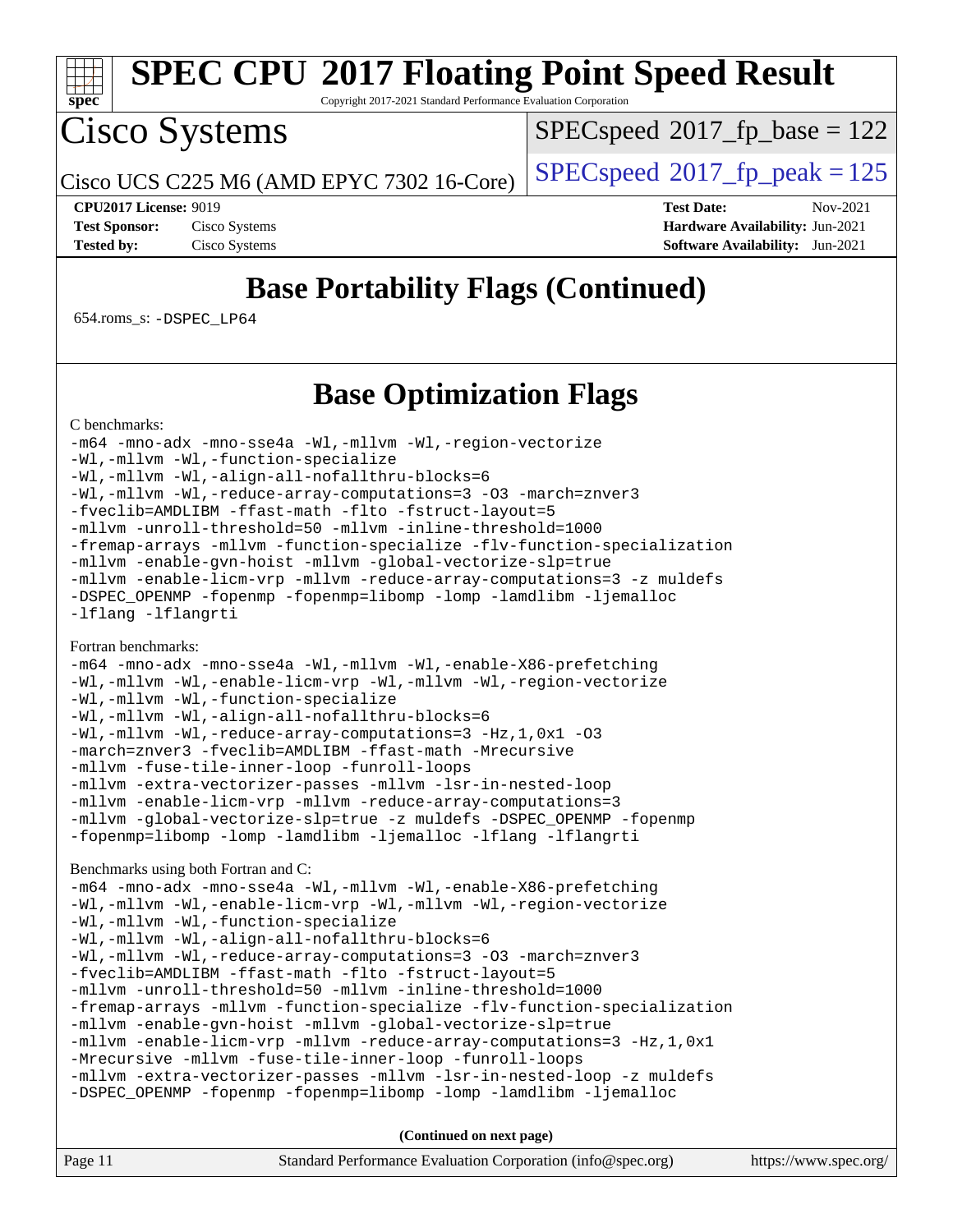

Copyright 2017-2021 Standard Performance Evaluation Corporation

Cisco Systems

 $SPEC speed^{\circ}2017\_fp\_base = 122$ 

Cisco UCS C225 M6 (AMD EPYC 7302 16-Core)  $\left| \text{SPEC speed} \right|^{2}$  2017 fp peak = 125

**[Tested by:](http://www.spec.org/auto/cpu2017/Docs/result-fields.html#Testedby)** Cisco Systems **[Software Availability:](http://www.spec.org/auto/cpu2017/Docs/result-fields.html#SoftwareAvailability)** Jun-2021

**[CPU2017 License:](http://www.spec.org/auto/cpu2017/Docs/result-fields.html#CPU2017License)** 9019 **[Test Date:](http://www.spec.org/auto/cpu2017/Docs/result-fields.html#TestDate)** Nov-2021 **[Test Sponsor:](http://www.spec.org/auto/cpu2017/Docs/result-fields.html#TestSponsor)** Cisco Systems **[Hardware Availability:](http://www.spec.org/auto/cpu2017/Docs/result-fields.html#HardwareAvailability)** Jun-2021

### **[Base Optimization Flags \(Continued\)](http://www.spec.org/auto/cpu2017/Docs/result-fields.html#BaseOptimizationFlags)**

[Benchmarks using both Fortran and C](http://www.spec.org/auto/cpu2017/Docs/result-fields.html#BenchmarksusingbothFortranandC) (continued):

[-lflang](http://www.spec.org/cpu2017/results/res2021q4/cpu2017-20211207-30384.flags.html#user_CC_FCbase_F-lflang) [-lflangrti](http://www.spec.org/cpu2017/results/res2021q4/cpu2017-20211207-30384.flags.html#user_CC_FCbase_F-lflangrti)

[Benchmarks using Fortran, C, and C++:](http://www.spec.org/auto/cpu2017/Docs/result-fields.html#BenchmarksusingFortranCandCXX)

[-m64](http://www.spec.org/cpu2017/results/res2021q4/cpu2017-20211207-30384.flags.html#user_CC_CXX_FCbase_F-m64) [-mno-adx](http://www.spec.org/cpu2017/results/res2021q4/cpu2017-20211207-30384.flags.html#user_CC_CXX_FCbase_F-mno-adx) [-mno-sse4a](http://www.spec.org/cpu2017/results/res2021q4/cpu2017-20211207-30384.flags.html#user_CC_CXX_FCbase_F-mno-sse4a) [-std=c++98](http://www.spec.org/cpu2017/results/res2021q4/cpu2017-20211207-30384.flags.html#user_CC_CXX_FCbase_std-cpp) [-Wl,-mllvm -Wl,-x86-use-vzeroupper=false](http://www.spec.org/cpu2017/results/res2021q4/cpu2017-20211207-30384.flags.html#user_CC_CXX_FCbase_F-use-vzeroupper_f792211b0552b0142c11cf651c85f88d7eca3e3e6d4ab29ab8b0b7be9c7d83df7aebb846b5dded1424ec84d39acb59d058815f97bc3ae9de4ba00ee4e2945c83) [-Wl,-mllvm -Wl,-region-vectorize](http://www.spec.org/cpu2017/results/res2021q4/cpu2017-20211207-30384.flags.html#user_CC_CXX_FCbase_F-region-vectorize_fb6c6b5aa293c88efc6c7c2b52b20755e943585b1fe8658c35afef78727fff56e1a56891413c30e36b8e2a6f9a71126986319243e80eb6110b78b288f533c52b) [-Wl,-mllvm -Wl,-function-specialize](http://www.spec.org/cpu2017/results/res2021q4/cpu2017-20211207-30384.flags.html#user_CC_CXX_FCbase_F-function-specialize_7e7e661e57922243ee67c9a1251cb8910e607325179a0ce7f2884e09a6f5d4a5ef0ae4f37e8a2a11c95fc48e931f06dc2b6016f14b511fcb441e048bef1b065a) [-Wl,-mllvm -Wl,-align-all-nofallthru-blocks=6](http://www.spec.org/cpu2017/results/res2021q4/cpu2017-20211207-30384.flags.html#user_CC_CXX_FCbase_F-align-all-nofallthru-blocks) [-Wl,-mllvm -Wl,-reduce-array-computations=3](http://www.spec.org/cpu2017/results/res2021q4/cpu2017-20211207-30384.flags.html#user_CC_CXX_FCbase_F-reduce-array-computations_b882aefe7a5dda4e33149f6299762b9a720dace3e498e13756f4c04e5a19edf5315c1f3993de2e61ec41e8c206231f84e05da7040e1bb5d69ba27d10a12507e4) [-O3](http://www.spec.org/cpu2017/results/res2021q4/cpu2017-20211207-30384.flags.html#user_CC_CXX_FCbase_F-O3) [-march=znver3](http://www.spec.org/cpu2017/results/res2021q4/cpu2017-20211207-30384.flags.html#user_CC_CXX_FCbase_aocc-march) [-fveclib=AMDLIBM](http://www.spec.org/cpu2017/results/res2021q4/cpu2017-20211207-30384.flags.html#user_CC_CXX_FCbase_F-fveclib) [-ffast-math](http://www.spec.org/cpu2017/results/res2021q4/cpu2017-20211207-30384.flags.html#user_CC_CXX_FCbase_aocc-ffast-math) [-flto](http://www.spec.org/cpu2017/results/res2021q4/cpu2017-20211207-30384.flags.html#user_CC_CXX_FCbase_aocc-flto) [-fstruct-layout=5](http://www.spec.org/cpu2017/results/res2021q4/cpu2017-20211207-30384.flags.html#user_CC_CXX_FCbase_F-struct-layout) [-mllvm -unroll-threshold=50](http://www.spec.org/cpu2017/results/res2021q4/cpu2017-20211207-30384.flags.html#user_CC_CXX_FCbase_F-unroll-threshold_458874500b2c105d6d5cb4d7a611c40e2b16e9e3d26b355fea72d644c3673b4de4b3932662f0ed3dbec75c491a13da2d2ca81180bd779dc531083ef1e1e549dc) [-mllvm -inline-threshold=1000](http://www.spec.org/cpu2017/results/res2021q4/cpu2017-20211207-30384.flags.html#user_CC_CXX_FCbase_F-inline-threshold_b7832241b0a6397e4ecdbaf0eb7defdc10f885c2a282fa3240fdc99844d543fda39cf8a4a9dccf68cf19b5438ac3b455264f478df15da0f4988afa40d8243bab) [-fremap-arrays](http://www.spec.org/cpu2017/results/res2021q4/cpu2017-20211207-30384.flags.html#user_CC_CXX_FCbase_F-fremap-arrays) [-mllvm -function-specialize](http://www.spec.org/cpu2017/results/res2021q4/cpu2017-20211207-30384.flags.html#user_CC_CXX_FCbase_F-function-specialize_233b3bdba86027f1b094368157e481c5bc59f40286dc25bfadc1858dcd5745c24fd30d5f188710db7fea399bcc9f44a80b3ce3aacc70a8870250c3ae5e1f35b8) [-flv-function-specialization](http://www.spec.org/cpu2017/results/res2021q4/cpu2017-20211207-30384.flags.html#user_CC_CXX_FCbase_F-flv-function-specialization) [-mllvm -enable-gvn-hoist](http://www.spec.org/cpu2017/results/res2021q4/cpu2017-20211207-30384.flags.html#user_CC_CXX_FCbase_F-enable-gvn-hoist_e5856354646dd6ca1333a0ad99b817e4cf8932b91b82809fd8fd47ceff7b22a89eba5c98fd3e3fa5200368fd772cec3dd56abc3c8f7b655a71b9f9848dddedd5) [-mllvm -global-vectorize-slp=true](http://www.spec.org/cpu2017/results/res2021q4/cpu2017-20211207-30384.flags.html#user_CC_CXX_FCbase_F-global-vectorize-slp_f701c289ed3fc79483844cad3672606d268e3123d2651e764a36e57810b634b30ff7af25c43ce4288d0e4c1cc47ba156fce6ed971bc0d0e53c4c557f353d3dec) [-mllvm -enable-licm-vrp](http://www.spec.org/cpu2017/results/res2021q4/cpu2017-20211207-30384.flags.html#user_CC_CXX_FCbase_F-enable-licm-vrp_82fd83574dee81d8c8043a1355024a53ba7c23d449242d72368fd778ae4cd8625fb6c8e473e88c632367ccc13b0c321b9a13b8db897fcfc1592cf0205fd356b5) [-mllvm -reduce-array-computations=3](http://www.spec.org/cpu2017/results/res2021q4/cpu2017-20211207-30384.flags.html#user_CC_CXX_FCbase_F-reduce-array-computations) [-mllvm -enable-partial-unswitch](http://www.spec.org/cpu2017/results/res2021q4/cpu2017-20211207-30384.flags.html#user_CC_CXX_FCbase_F-enable-partial-unswitch_6e1c33f981d77963b1eaf834973128a7f33ce3f8e27f54689656697a35e89dcc875281e0e6283d043e32f367dcb605ba0e307a92e830f7e326789fa6c61b35d3) [-mllvm -unroll-threshold=100](http://www.spec.org/cpu2017/results/res2021q4/cpu2017-20211207-30384.flags.html#user_CC_CXX_FCbase_F-unroll-threshold) [-finline-aggressive](http://www.spec.org/cpu2017/results/res2021q4/cpu2017-20211207-30384.flags.html#user_CC_CXX_FCbase_F-finline-aggressive) [-mllvm -loop-unswitch-threshold=200000](http://www.spec.org/cpu2017/results/res2021q4/cpu2017-20211207-30384.flags.html#user_CC_CXX_FCbase_F-loop-unswitch-threshold_f9a82ae3270e55b5fbf79d0d96ee93606b73edbbe527d20b18b7bff1a3a146ad50cfc7454c5297978340ae9213029016a7d16221274d672d3f7f42ed25274e1d) [-mllvm -reroll-loops](http://www.spec.org/cpu2017/results/res2021q4/cpu2017-20211207-30384.flags.html#user_CC_CXX_FCbase_F-reroll-loops) [-mllvm -aggressive-loop-unswitch](http://www.spec.org/cpu2017/results/res2021q4/cpu2017-20211207-30384.flags.html#user_CC_CXX_FCbase_F-aggressive-loop-unswitch_abd8177005d493f9a81f88ae32814acdc0422950e54bc53b0605c538e2e7549eb43d48c826089056b98aa2f0c142dc7ed1401fa1c97db9286a8c3ff748437b59) [-mllvm -extra-vectorizer-passes](http://www.spec.org/cpu2017/results/res2021q4/cpu2017-20211207-30384.flags.html#user_CC_CXX_FCbase_F-extra-vectorizer-passes_4bb9f90681e045f5ce38050c5c48e52c5a95ed819cbc44e12f6b389a91a38f1bfb7d9f51b06906bf2bd7ccd881019f6383c418982c71e3a142c10a060056d555) [-mllvm -convert-pow-exp-to-int=false](http://www.spec.org/cpu2017/results/res2021q4/cpu2017-20211207-30384.flags.html#user_CC_CXX_FCbase_F-convert-pow-exp-to-int_48075d7f300181d7350b7c152e089ba974e4acf53c583458eae87b0ecd6f9aa5a8546e2797aca77a784d497b972647cfd65b81c02996ee1106af5ba1043433c1) [-Hz,1,0x1](http://www.spec.org/cpu2017/results/res2021q4/cpu2017-20211207-30384.flags.html#user_CC_CXX_FCbase_F-save-array-metadata) [-Mrecursive](http://www.spec.org/cpu2017/results/res2021q4/cpu2017-20211207-30384.flags.html#user_CC_CXX_FCbase_F-mrecursive) [-mllvm -fuse-tile-inner-loop](http://www.spec.org/cpu2017/results/res2021q4/cpu2017-20211207-30384.flags.html#user_CC_CXX_FCbase_F-fuse-tile-inner-loop_a96ec74f3ab7113ca948afab2f7df720fdaa7c20bd316986c0fe40ef5f82f2613ee26bde25c6cf421f527cd549c2b0b12b7e2cdf22e7a5a52600673d8851f1df) [-funroll-loops](http://www.spec.org/cpu2017/results/res2021q4/cpu2017-20211207-30384.flags.html#user_CC_CXX_FCbase_aocc-unroll-loops) [-mllvm -lsr-in-nested-loop](http://www.spec.org/cpu2017/results/res2021q4/cpu2017-20211207-30384.flags.html#user_CC_CXX_FCbase_F-lsr-in-nested-loop_73f878522b3ccb742989d8e6de767863b372c2128b38f859376ee3fb883bc58dcc0955f53f856eb534bcc3be9d53927141e78ef6b7f1398bb0518a7b833043eb) [-z muldefs](http://www.spec.org/cpu2017/results/res2021q4/cpu2017-20211207-30384.flags.html#user_CC_CXX_FCbase_aocc-muldefs) [-DSPEC\\_OPENMP](http://www.spec.org/cpu2017/results/res2021q4/cpu2017-20211207-30384.flags.html#suite_CC_CXX_FCbase_DSPEC_OPENMP) [-fopenmp](http://www.spec.org/cpu2017/results/res2021q4/cpu2017-20211207-30384.flags.html#user_CC_CXX_FCbase_aocc-fopenmp) [-fopenmp=libomp](http://www.spec.org/cpu2017/results/res2021q4/cpu2017-20211207-30384.flags.html#user_CC_CXX_FCbase_aocc-fopenmp_3eb6ab80166bcc84161ff8c20c8d5bc344f88119f45620444596454f7d72e99b7a0ceefc2d1b4d190bd07306bbfdfc20f11f5a2dc69c9b03c72239f8406741c3) [-lomp](http://www.spec.org/cpu2017/results/res2021q4/cpu2017-20211207-30384.flags.html#user_CC_CXX_FCbase_F-lomp) [-lamdlibm](http://www.spec.org/cpu2017/results/res2021q4/cpu2017-20211207-30384.flags.html#user_CC_CXX_FCbase_F-lamdlibm) [-ljemalloc](http://www.spec.org/cpu2017/results/res2021q4/cpu2017-20211207-30384.flags.html#user_CC_CXX_FCbase_jemalloc-lib) [-lflang](http://www.spec.org/cpu2017/results/res2021q4/cpu2017-20211207-30384.flags.html#user_CC_CXX_FCbase_F-lflang) [-lflangrti](http://www.spec.org/cpu2017/results/res2021q4/cpu2017-20211207-30384.flags.html#user_CC_CXX_FCbase_F-lflangrti)

### **[Base Other Flags](http://www.spec.org/auto/cpu2017/Docs/result-fields.html#BaseOtherFlags)**

[C benchmarks](http://www.spec.org/auto/cpu2017/Docs/result-fields.html#Cbenchmarks): [-Wno-unused-command-line-argument](http://www.spec.org/cpu2017/results/res2021q4/cpu2017-20211207-30384.flags.html#user_CCbase_F-Wno-unused-command-line-argument) [-Wno-return-type](http://www.spec.org/cpu2017/results/res2021q4/cpu2017-20211207-30384.flags.html#user_CCbase_F-Waocc-no-return-type)

[Fortran benchmarks](http://www.spec.org/auto/cpu2017/Docs/result-fields.html#Fortranbenchmarks): [-Wno-unused-command-line-argument](http://www.spec.org/cpu2017/results/res2021q4/cpu2017-20211207-30384.flags.html#user_FCbase_F-Wno-unused-command-line-argument) [-Wno-return-type](http://www.spec.org/cpu2017/results/res2021q4/cpu2017-20211207-30384.flags.html#user_FCbase_F-Waocc-no-return-type)

[Benchmarks using both Fortran and C](http://www.spec.org/auto/cpu2017/Docs/result-fields.html#BenchmarksusingbothFortranandC): [-Wno-unused-command-line-argument](http://www.spec.org/cpu2017/results/res2021q4/cpu2017-20211207-30384.flags.html#user_CC_FCbase_F-Wno-unused-command-line-argument) [-Wno-return-type](http://www.spec.org/cpu2017/results/res2021q4/cpu2017-20211207-30384.flags.html#user_CC_FCbase_F-Waocc-no-return-type)

[Benchmarks using Fortran, C, and C++:](http://www.spec.org/auto/cpu2017/Docs/result-fields.html#BenchmarksusingFortranCandCXX) [-Wno-unused-command-line-argument](http://www.spec.org/cpu2017/results/res2021q4/cpu2017-20211207-30384.flags.html#user_CC_CXX_FCbase_F-Wno-unused-command-line-argument) [-Wno-return-type](http://www.spec.org/cpu2017/results/res2021q4/cpu2017-20211207-30384.flags.html#user_CC_CXX_FCbase_F-Waocc-no-return-type)

### **[Peak Compiler Invocation](http://www.spec.org/auto/cpu2017/Docs/result-fields.html#PeakCompilerInvocation)**

[C benchmarks](http://www.spec.org/auto/cpu2017/Docs/result-fields.html#Cbenchmarks): [clang](http://www.spec.org/cpu2017/results/res2021q4/cpu2017-20211207-30384.flags.html#user_CCpeak_clang-c)

**(Continued on next page)**

Page 12 Standard Performance Evaluation Corporation [\(info@spec.org\)](mailto:info@spec.org) <https://www.spec.org/>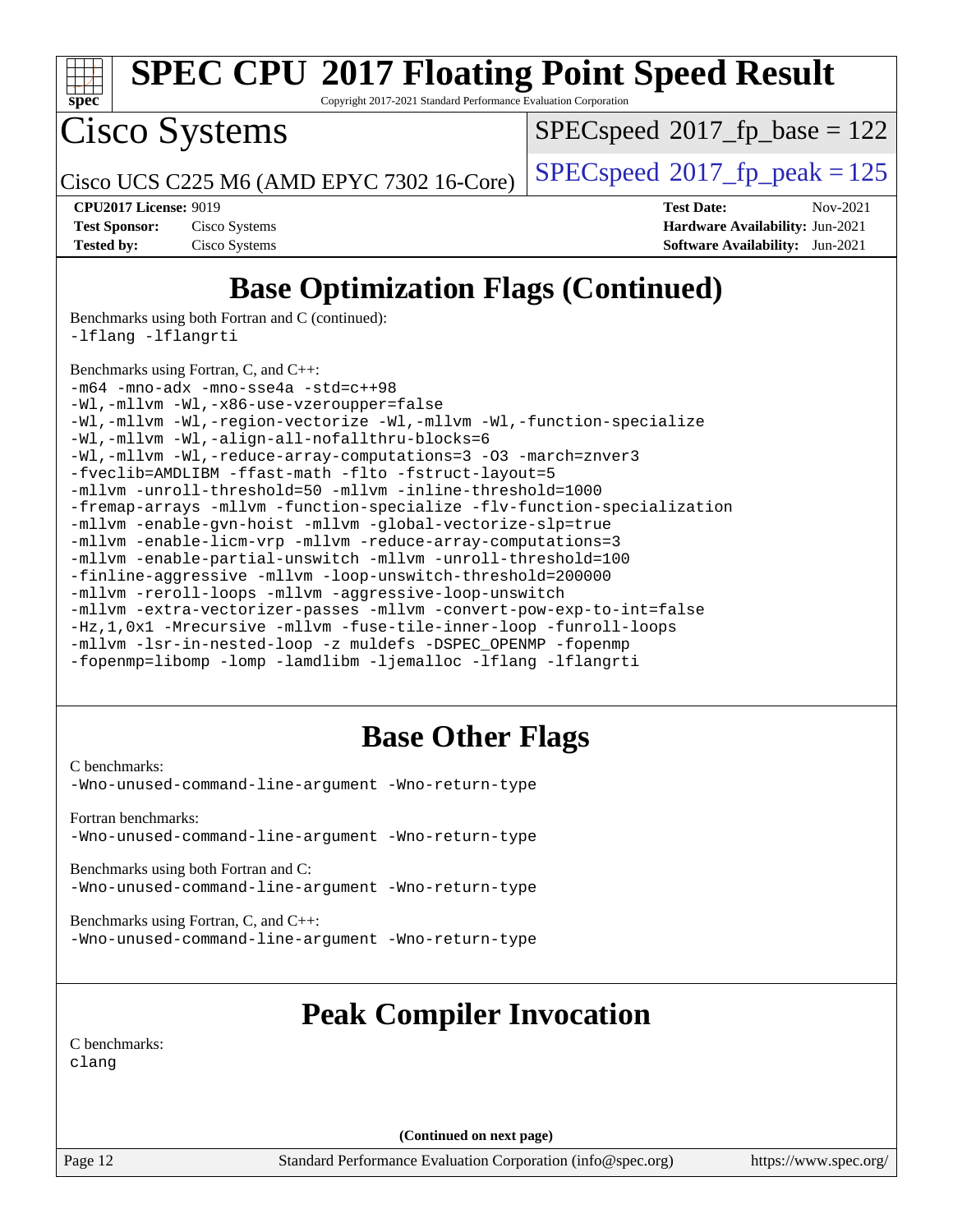

Copyright 2017-2021 Standard Performance Evaluation Corporation

## Cisco Systems

 $SPECspeed^{\circledcirc}2017_fp\_base = 122$  $SPECspeed^{\circledcirc}2017_fp\_base = 122$ 

Cisco UCS C225 M6 (AMD EPYC 7302 16-Core)  $\left| \text{SPECspeed} \right| \approx 2017 \text{ fp\_peak} = 125$  $\left| \text{SPECspeed} \right| \approx 2017 \text{ fp\_peak} = 125$  $\left| \text{SPECspeed} \right| \approx 2017 \text{ fp\_peak} = 125$ 

**[CPU2017 License:](http://www.spec.org/auto/cpu2017/Docs/result-fields.html#CPU2017License)** 9019 **[Test Date:](http://www.spec.org/auto/cpu2017/Docs/result-fields.html#TestDate)** Nov-2021 **[Test Sponsor:](http://www.spec.org/auto/cpu2017/Docs/result-fields.html#TestSponsor)** Cisco Systems **[Hardware Availability:](http://www.spec.org/auto/cpu2017/Docs/result-fields.html#HardwareAvailability)** Jun-2021 **[Tested by:](http://www.spec.org/auto/cpu2017/Docs/result-fields.html#Testedby)** Cisco Systems **[Software Availability:](http://www.spec.org/auto/cpu2017/Docs/result-fields.html#SoftwareAvailability)** Jun-2021

## **[Peak Compiler Invocation \(Continued\)](http://www.spec.org/auto/cpu2017/Docs/result-fields.html#PeakCompilerInvocation)**

[Fortran benchmarks](http://www.spec.org/auto/cpu2017/Docs/result-fields.html#Fortranbenchmarks): [flang](http://www.spec.org/cpu2017/results/res2021q4/cpu2017-20211207-30384.flags.html#user_FCpeak_flang)

[Benchmarks using both Fortran and C](http://www.spec.org/auto/cpu2017/Docs/result-fields.html#BenchmarksusingbothFortranandC): [flang](http://www.spec.org/cpu2017/results/res2021q4/cpu2017-20211207-30384.flags.html#user_CC_FCpeak_flang) [clang](http://www.spec.org/cpu2017/results/res2021q4/cpu2017-20211207-30384.flags.html#user_CC_FCpeak_clang-c)

[Benchmarks using Fortran, C, and C++:](http://www.spec.org/auto/cpu2017/Docs/result-fields.html#BenchmarksusingFortranCandCXX) [clang++](http://www.spec.org/cpu2017/results/res2021q4/cpu2017-20211207-30384.flags.html#user_CC_CXX_FCpeak_clang-cpp) [clang](http://www.spec.org/cpu2017/results/res2021q4/cpu2017-20211207-30384.flags.html#user_CC_CXX_FCpeak_clang-c) [flang](http://www.spec.org/cpu2017/results/res2021q4/cpu2017-20211207-30384.flags.html#user_CC_CXX_FCpeak_flang)

**[Peak Portability Flags](http://www.spec.org/auto/cpu2017/Docs/result-fields.html#PeakPortabilityFlags)**

Same as Base Portability Flags

### **[Peak Optimization Flags](http://www.spec.org/auto/cpu2017/Docs/result-fields.html#PeakOptimizationFlags)**

[C benchmarks](http://www.spec.org/auto/cpu2017/Docs/result-fields.html#Cbenchmarks):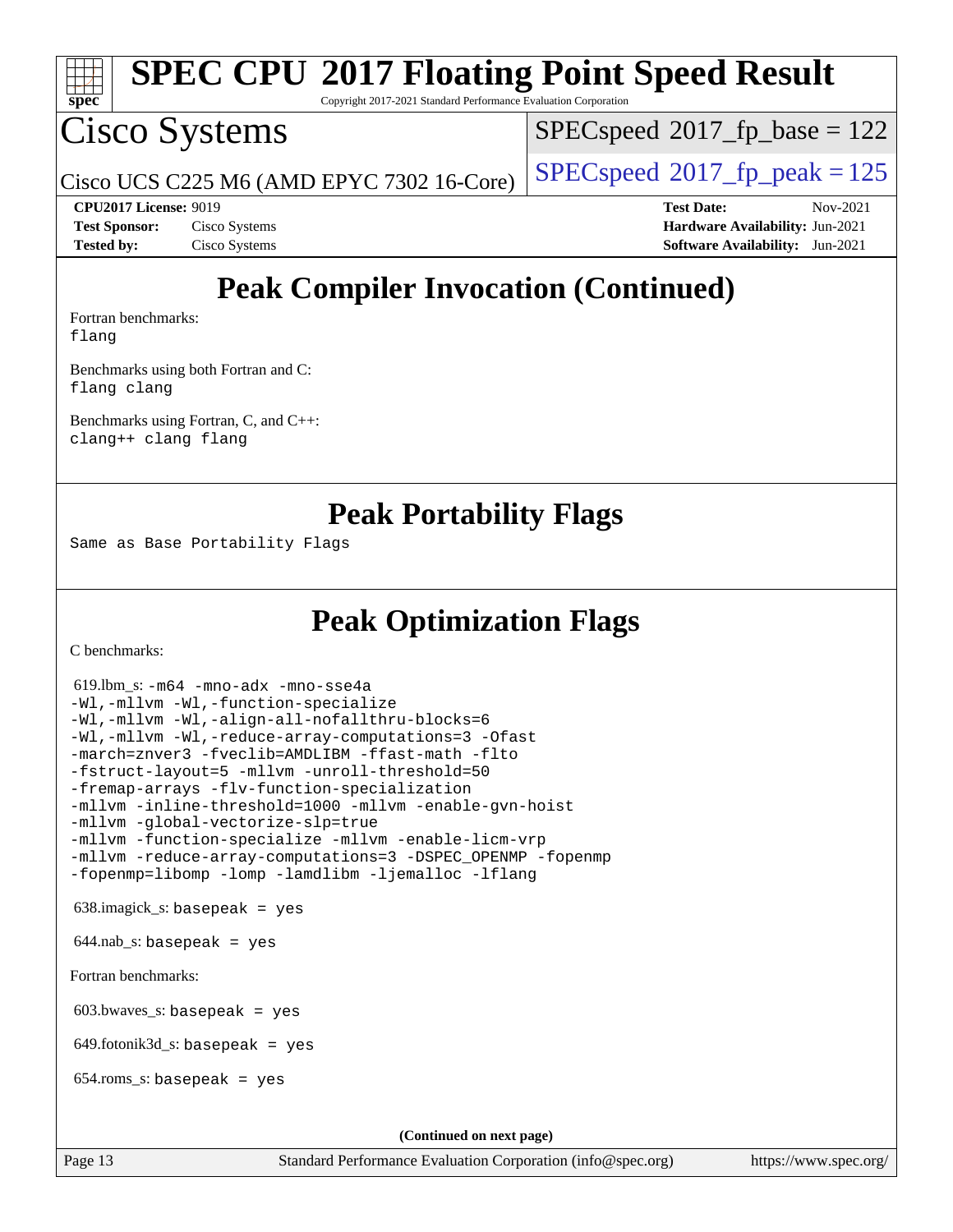| <b>SPEC CPU®2017 Floating Point Speed Result</b><br>Copyright 2017-2021 Standard Performance Evaluation Corporation<br>$SPEC speed^{\circ}2017\_fp\_base = 122$<br>$SPEC speed^{\circ}2017$ _fp_peak = 125<br><b>Test Date:</b><br>Nov-2021<br>Hardware Availability: Jun-2021<br><b>Software Availability:</b> Jun-2021<br><b>Peak Optimization Flags (Continued)</b> |
|------------------------------------------------------------------------------------------------------------------------------------------------------------------------------------------------------------------------------------------------------------------------------------------------------------------------------------------------------------------------|
|                                                                                                                                                                                                                                                                                                                                                                        |
|                                                                                                                                                                                                                                                                                                                                                                        |
|                                                                                                                                                                                                                                                                                                                                                                        |
|                                                                                                                                                                                                                                                                                                                                                                        |
|                                                                                                                                                                                                                                                                                                                                                                        |
| -DSPEC_OPENMP -fopenmp -fopenmp=libomp -lomp -lamdlibm                                                                                                                                                                                                                                                                                                                 |

```
Benchmarks using Fortran, C, and C++: 
-m64 -mno-adx -mno-sse4a -std=c++98
-Wl,-mllvm -Wl,-x86-use-vzeroupper=false -Wl,-mllvm -Wl,-enable-licm-vrp
-Wl,-mllvm -Wl,-function-specialize
-Wl,-mllvm -Wl,-align-all-nofallthru-blocks=6
-Wl,-mllvm -Wl,-reduce-array-computations=3 -Ofast -march=znver3
-fveclib=AMDLIBM -ffast-math -flto -fstruct-layout=5
-mllvm -unroll-threshold=50 -fremap-arrays -flv-function-specialization
-mllvm -inline-threshold=1000 -mllvm -enable-gvn-hoist
-mllvm -global-vectorize-slp=true -mllvm -function-specialize
-mllvm -enable-licm-vrp -mllvm -reduce-array-computations=3
-finline-aggressive -mllvm -unroll-threshold=100 -mllvm -reroll-loops
-mllvm -aggressive-loop-unswitch -Mrecursive -DSPEC_OPENMP -fopenmp
-fopenmp=libomp -lomp -lamdlibm -ljemalloc -lflang
```
### **[Peak Other Flags](http://www.spec.org/auto/cpu2017/Docs/result-fields.html#PeakOtherFlags)**

[C benchmarks](http://www.spec.org/auto/cpu2017/Docs/result-fields.html#Cbenchmarks):

[-Wno-unused-command-line-argument](http://www.spec.org/cpu2017/results/res2021q4/cpu2017-20211207-30384.flags.html#user_CCpeak_F-Wno-unused-command-line-argument) [-Wno-return-type](http://www.spec.org/cpu2017/results/res2021q4/cpu2017-20211207-30384.flags.html#user_CCpeak_F-Waocc-no-return-type)

[Fortran benchmarks](http://www.spec.org/auto/cpu2017/Docs/result-fields.html#Fortranbenchmarks):

[-Wno-unused-command-line-argument](http://www.spec.org/cpu2017/results/res2021q4/cpu2017-20211207-30384.flags.html#user_FCpeak_F-Wno-unused-command-line-argument) [-Wno-return-type](http://www.spec.org/cpu2017/results/res2021q4/cpu2017-20211207-30384.flags.html#user_FCpeak_F-Waocc-no-return-type)

**(Continued on next page)**

Page 14 Standard Performance Evaluation Corporation [\(info@spec.org\)](mailto:info@spec.org) <https://www.spec.org/>